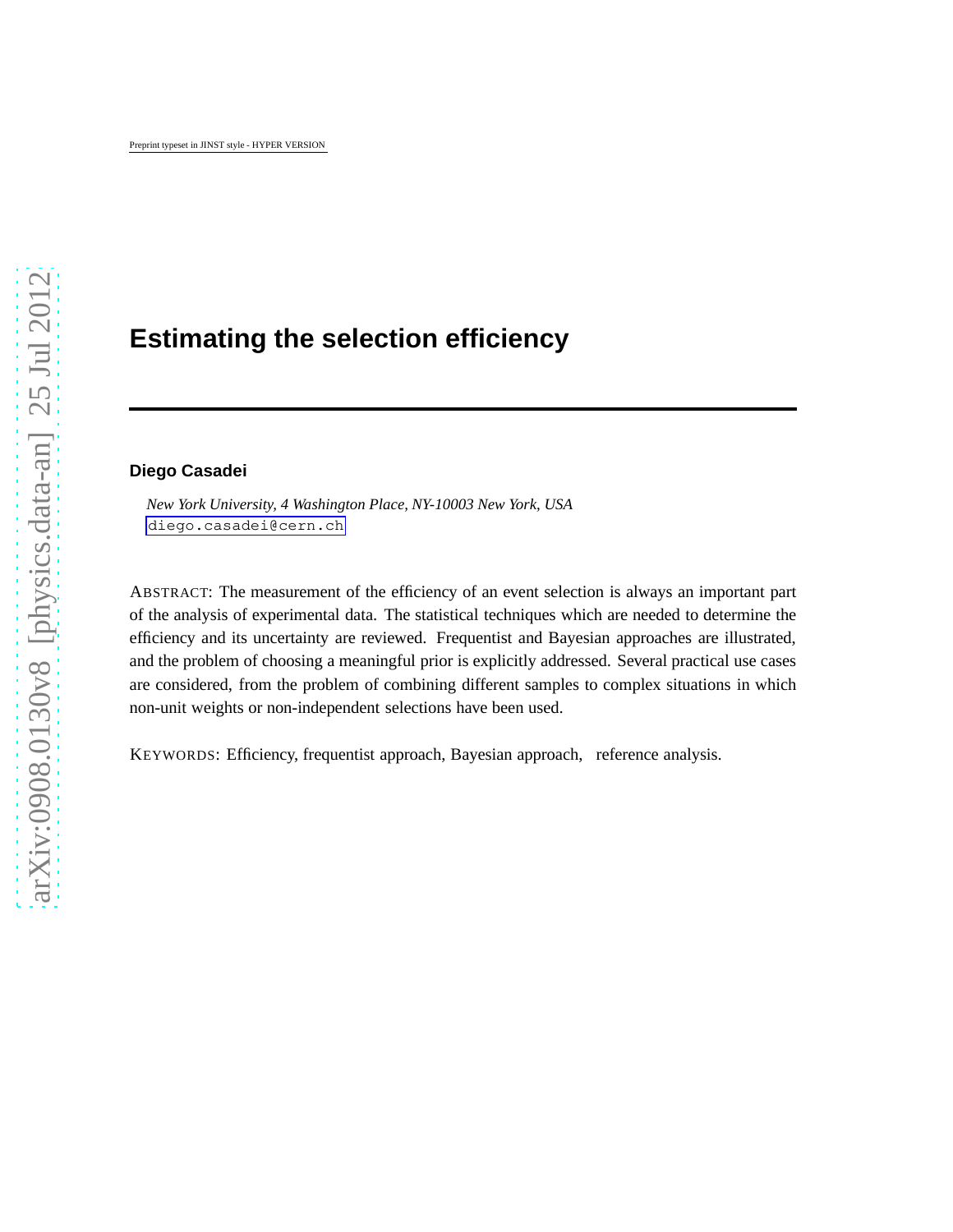# **Contents**

| 1. |                        | <b>Introduction</b>                            | $\mathbf{1}$            |  |  |  |
|----|------------------------|------------------------------------------------|-------------------------|--|--|--|
| 2. | The classical approach | 3                                              |                         |  |  |  |
| 3. |                        | The Bayesian approach                          | $\overline{\mathbf{4}}$ |  |  |  |
|    | 3.1                    | Informative priors                             | 5                       |  |  |  |
|    | 3.2                    | Objective Bayesian results                     | 6                       |  |  |  |
|    | 3.3                    | Bayesian inference                             | 8                       |  |  |  |
| 4. | Non trivial use cases  | 12                                             |                         |  |  |  |
|    | 4.1                    | Overall efficiency for mixed samples           | 14                      |  |  |  |
|    | 4.2                    | Events with positive or negative unit weights  | 15                      |  |  |  |
|    | 4.3                    | What to do if the samples are not independent? | 17                      |  |  |  |
| 5. | <b>Summary</b>         |                                                |                         |  |  |  |
|    | A. Useful relations    |                                                |                         |  |  |  |
|    |                        | A.1 Gamma function                             | 19                      |  |  |  |
|    |                        | A.2 Beta distribution                          | 19                      |  |  |  |
| A. |                        | Computing intrinsic credible intervals         | 20                      |  |  |  |

# **1. Introduction**

There are several cases in high-energy physics (HEP) in which one has to measure a selection efficiency, for example when dealing with the trigger or offline event selection with the aim of measuring a cross section. The selection efficiency is the conditional probability that any single event passes the selection, given all other conditions (type and energy of the collisions, detector configuration, and possibly a preselection). A good estimator of the selection efficiency is the measured success frequency, that is the ratio between the number of surviving events and the size of the initial sample, which for larger and larger samples converges in probability to the selection efficiency (Bernoulli's theorem). Different ways of summarizing the uncertainty on the true efficiency exist, as explained below, within the frameworks of the traditional (frequentist) and of the Bayesian approaches.

A short comparison between the two approaches is provided in [[1](#page-21-0), chapter 32] and a more complete comparison can be found in [\[2,](#page-21-0) appendix B]. The frequentist approach, often preferred in HEP data analysis, is fully reviewed by [[3](#page-21-0)], including the open issues related to the possibility of choosing among different solutions for the same problem. Although in the Bayesian framework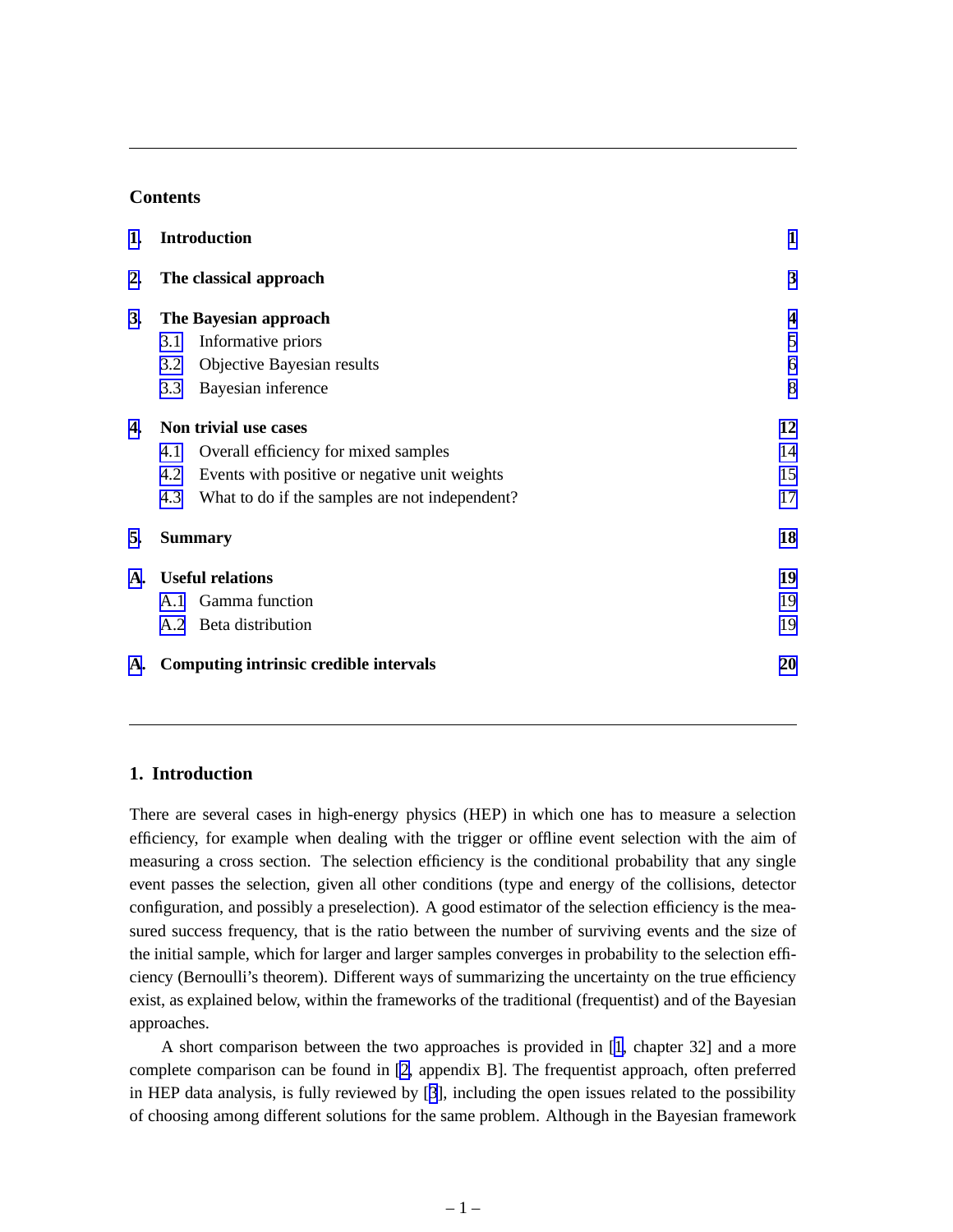<span id="page-2-0"></span>there is only one way of finding the solution, freedom remains in the choice of the prior, as it will be discussed below.

The most important difference among the two approaches is the kind of question they address. In the classical approach, the typical answer is in terms of the probability of obtaining some result, given the model. On the other hand, the Bayesian approach answers questions about the probability that some hypothesis is true, given the observed data. Hence, once the question is formulated in terms of either the probability of the data given the model or the probability of the hypothesis given the observation, one knows which approach is to be selected. In our case, the statistical inference deals with the unknown value of the parameter of interest, the selection efficiency. In the Bayesian approach, this is reduced to a problem of probability, because the framework provides the solution in terms of the probability distribution of the unknown parameter (interpreted as a description of the experimenter's degree of belief on the possible values) given the observation. On the other hand, this probability distribution is not even defined in the frequentist approach, in which one considers instead (hypothetical) identical repetitions of the same experiment and looks at the fraction of times in which the result is expected to be compatible with the (unknown) true value.

In most practical problems, the experimenter needs either a single value (the best estimate of the efficiency), to be used in the computation of the cross section, or a "reasonable" interval which is supposed to contain the true (unknown) value with high probability, to be used when reporting the result. In the frequentist approach, such interval is reported in the form of a *confidence interval* associated to its coverage, for example a 68.3% or a 95% confidence interval. This is interpreted in terms of identical repetitions: a coverage of  $q$  means that, in the limit of a very high number of replications, the fraction of intervals (constructed in the same way) which contain the true value is *q*. It is important to note that this does *not* mean — as it is sometimes implicitly assumed that the true value has *q* probability of being contained by the reported interval. In contrast, this is exactly the interpretation of a *q*-credible interval obtained in the Bayesian framework. When the sample size is very large, the Bayesian *q*-credible intervals will have also coverage of *q*, although the rapidity of this convergence is different for different choices of the prior.

Our model can be considered a (possibly infinite) sequence  $r_1, r_2, \ldots \in \{0, 1\}$  of Bernoulli's random variables which either posses or not a given property. The selection process consists in discarding those "events" which do not have that property, and the selection efficiency corresponds to the long run relative frequency  $k/n$  where  $k = \sum_{i=1}^{n} r_n$  is the total number of surviving events out of the initial *n* events. This is the result of the Bernoulli's theorem, also known as the "weak law of large numbers": the relative frequency will converge in probability to the true efficiency in the limit of an infinite number *n* of measurements.<sup>1</sup>

In the usual case in which the total number *n* of initial events is fixed independently from *k* (for example, when it depends on the accelerator or detector live time), the probability of selecting *k* events, given the sample size *n* and the selection efficiency <sup>ε</sup>, is given by the *binomial distribution*

$$
P(k|\varepsilon,n) = \text{Bi}(k|\varepsilon,n) \equiv \binom{n}{k} \varepsilon^k (1-\varepsilon)^{n-k} \,. \tag{1.1}
$$

<sup>&</sup>lt;sup>1</sup>Convergence in probability means that "unusual" outcomes become less and less likely as the sequence  $\{r_n\}$  of random variables progresses, and it is weaker than mathematical convergence, for which there exist some  $n_0$  such that it never happens that, for  $n > n_0$ , the maximum allowed distance from the limit is exceeded.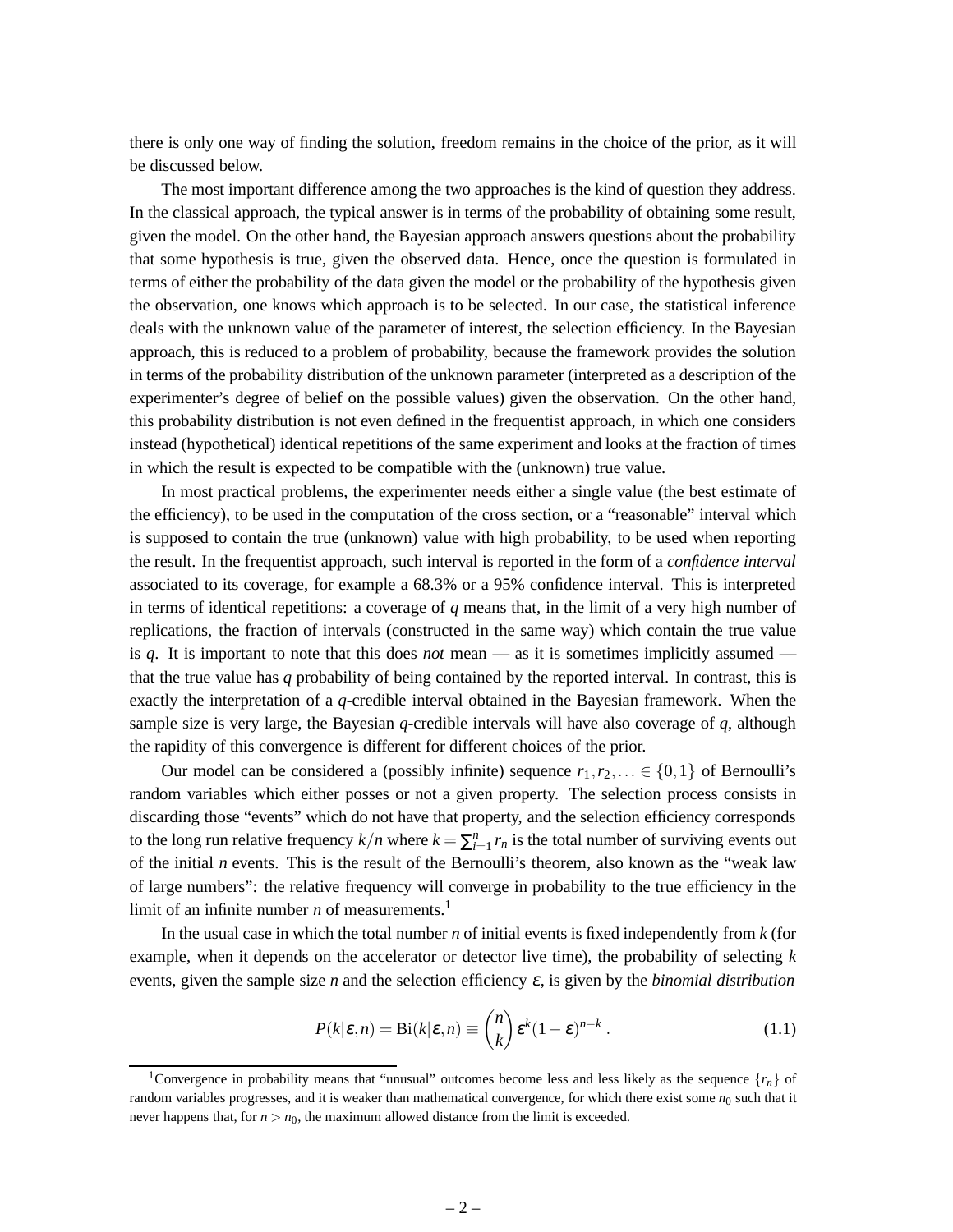<span id="page-3-0"></span>The likelihood function of the model  $L(\varepsilon;n,k)$  is also given by ([1.1](#page-2-0)), in which  $Bi(k|\varepsilon,n)$  is interpreted as a function of the unknown efficiency  $\varepsilon$  with data fixed at the observed counts  $k$  given  $n$ .

In the (less common) cases in which one continues performing the selection until  $r \geq 1$  events are collected, the probability model is the *negative binomial* distribution:

$$
P(n|\varepsilon,r) = Nb(n|\varepsilon,r) \equiv {n-1 \choose r-1} \varepsilon^r (1-\varepsilon)^{n-r}
$$
 (1.2)

with  $n = r, r + 1, r + 2,...$ 

The frequentist approach is summarized is section 2 whereas the Bayesian approach is explained in section [3](#page-4-0). Finally, several use cases are considered in detail in section [4.](#page-12-0)

## **2. The classical approach**

Most often, we deal with the binomial model and are interested into the selection efficiency as a function of some measured quantity *x*, which can be a scalar (e.g. the missing transverse momentum in the event) or a multidimensional parameter (e.g. the magnitude of the transverse momentum and the two angles defining the direction of a reconstructed electron). In practice, we fill histograms of *x* before and after the selection *S* and compare the entries  $k_i$  (surviving the selection *A*) and  $n_i$ (initial counts) in each bin *i*. A bin-wise ratio of the histograms filled after and before the selection will result into the histogram of the success frequencies  $f_i = k_i/n_i$ , which, by virtue of Bernoulli's theorem, can be taken as the estimates of the unknown efficiencies <sup>ε</sup>*<sup>i</sup>* (the histograms *must* be filled with unit weights for this to be true<sup>2</sup>):

$$
\varepsilon_i \equiv \int_{\text{bin }i} \varepsilon(x;A) \, \mathrm{d}x \, \approx \, f_i(A) \equiv \frac{k_i(A)}{n_i}
$$

where we use the symbol  $\approx$  to mean "is estimated by". In the following, we will omit the bin index (*i*) and the selection (*A*) for simplicity.

The frequency *f* is also the maximum likelihood estimator (MLE) for this problem, i.e. the value of  $\varepsilon$  which maximizes the likelihood function ([1.1](#page-2-0)). The MLE *f* of  $\varepsilon$  is an unbiased estimator with a number of attractive *asymptotic* properties [[4](#page-21-0), [5](#page-21-0)], which justify its widespread use:

- Consistency: the MLE converges in probability to the true value;
- Asymptotic normality: the distribution of the MLE tends to the Gaussian distribution centred on the true value for very large sample sizes *n*;
- Efficiency: the MLE achieves the Cramér-Rao lower bound (no asymptotically unbiased estimator has lower asymptotic mean squared error than the MLE).

For the MLE  $\hat{\varepsilon}$  of a Bernoulli's process, the Cramér-Rao lower bound is

$$
V(\hat{\varepsilon}) = \frac{1}{I(\varepsilon)} = \frac{\varepsilon(1-\varepsilon)}{n} = \frac{V(k)}{n^2} = V(f)
$$

<sup>2</sup> Integer weights are allowed to the extent in which one event with weight *w* is just a short-hand notation for *w* events which *all* either pass or fail the selection.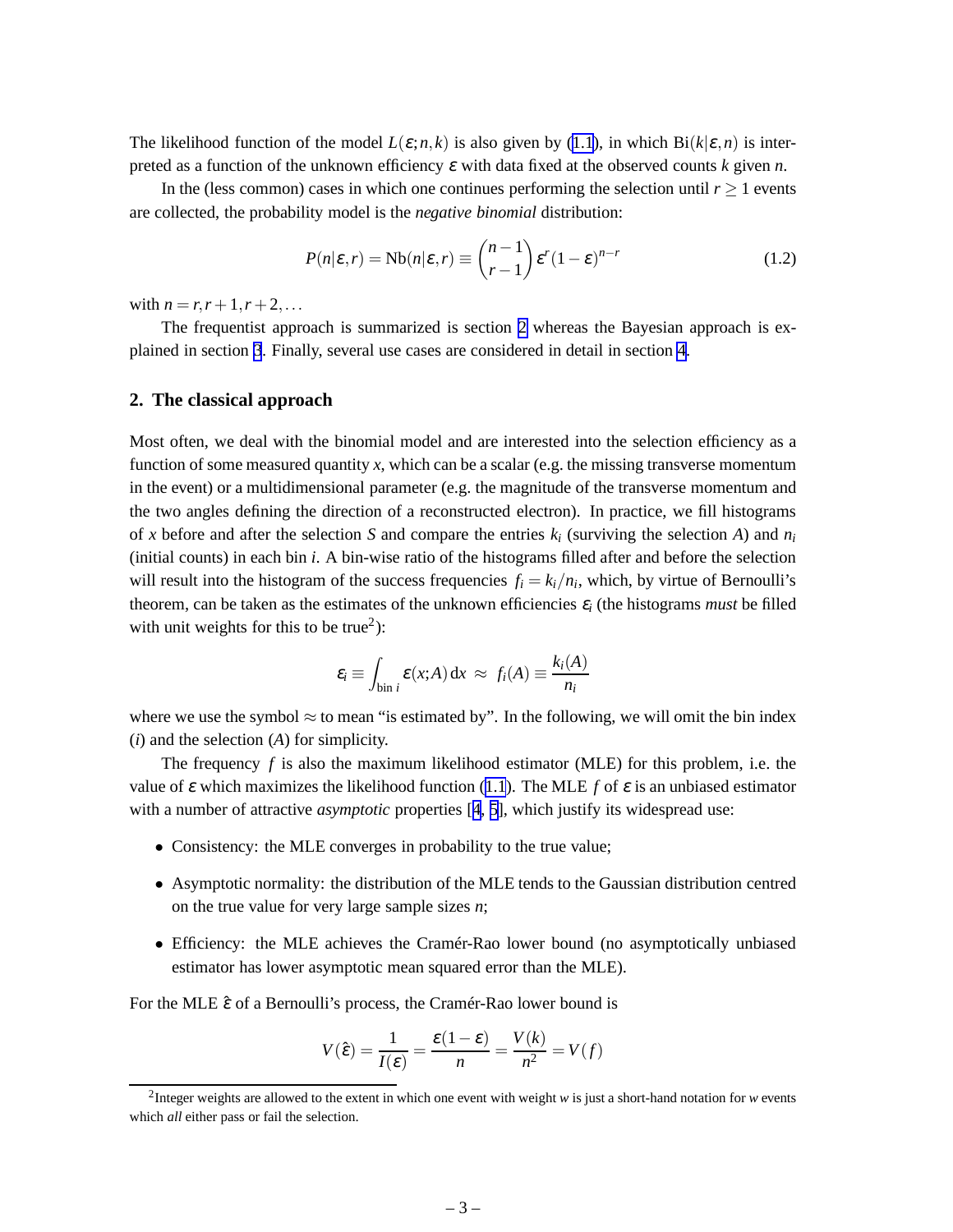<span id="page-4-0"></span>where  $I(\varepsilon) = \sum_k \text{Bi}(k|\varepsilon,n) [\partial \log \text{Bi}(k|\varepsilon,n)/\partial \varepsilon]^2 = n[\varepsilon(1-\varepsilon)]^{-1}$  is the Fisher information, and the last expression follows from the property  $V(ax) = a^2V(x)$ , when *a* is a known constant. By replacing  $\varepsilon$  with the observed success frequency  $f$  one obtains the widely (ab)used approximation

$$
V(\hat{\varepsilon}) \approx f(1-f)/n = k(n-k)/n^3.
$$
 (2.1)

The asymptotic properties are approximately valid also for moderately large values of *both k* and *n*, and this is the reason why the MLE *f* and its approximate asymptotic uncertainty  $\sigma_f$  =  $\sqrt{f(1-f)/n}$  are used so often. However, they do not hold any more for small *n* and when  $k = 0$ or *n* (even if *n* is large!). For example, the asymptotic variance is zero when  $k = n$  (which makes sense for  $n \to \infty$  because it means that the true value is  $\varepsilon = 1$ ), but this is clearly a bad estimate of the uncertainty for any finite value of *n*: it would assign the same (zero) uncertainty to  $k = n = 1$ and  $k = n = 100$ , even though one naively expects the latter result to be 10 times more precise than the former. Finally, the confidence intervals  $[f - \sigma_f, f + \sigma_f]$  have not always the correct coverage and, most important, may exceed the allowed boundaries of  $\varepsilon \in [0,1]$ .

To overcome these difficulties, several frequentist recipes have been proposed [\[6, 3](#page-21-0)], and the most common ones are available in ROOT [[7](#page-21-0)] as different options of the class TEfficiency. Due to the discrete nature of the problem, obtaining the desired coverage for all possible values of  $(n, \varepsilon)$  is impossible. The well known Clopper-Pearson confidence intervals never undercover hence they are to be preferred in conservative analyses, but are considered too wide by many experts, who proposed alternative recipes which provide the correct coverage on the average, allowing for some degree of under-coverage. Usually, such approximations (illustrated in details in [\[6](#page-21-0), [3](#page-21-0)]) look quite similar in practical applications, and are often indistinguishable from the Bayesian reference credible intervals explained below.

In HEP, people usually prefer to be conservative: wider confidence intervals which are known to never undercover are preferred in most situations. However, while this can be critical in the Poisson case which is relevant for the search of new phenomena [\[8, 9](#page-21-0)], it may be argued that it is not as essential in the case of efficiency estimation. When some approximate coverage is an accetable solution, as it looks reasonable for the specific case of interest here, then the choice is amongst a rather wide spectrum of alternative approximations. As explained in details in ref. [\[3](#page-21-0)], if Clopper-Pearson *q*-confidence intervals (which never undercover) are considered unacceptably too wide and one is ready to accept methods leading to intervals which may undercover, one may choose the Agresti-Coull approximation, which seldom undercovers, or approaches which give the desired average coverage like the Wilson formula or the Bayesian posterior reference *q*-credible intervals discussed below. The last two recipes (Wilson and Bayesian intervals) give results which are numerically very similar: when they are considered acceptable approximations, our suggestion is to choose the Bayesian credible intervals because they can be interpreted intuitively in terms of the probability to contain the true unknown value.

# **3. The Bayesian approach**

In the Bayesian approach, the full solution is represented by the *posterior* probability density<sup>3</sup>

<sup>&</sup>lt;sup>3</sup>We use the lowercase *p* for the probability density function and the uppercase *P* for the probability distribution:  $P(x) = \int^x p(t) dt$ .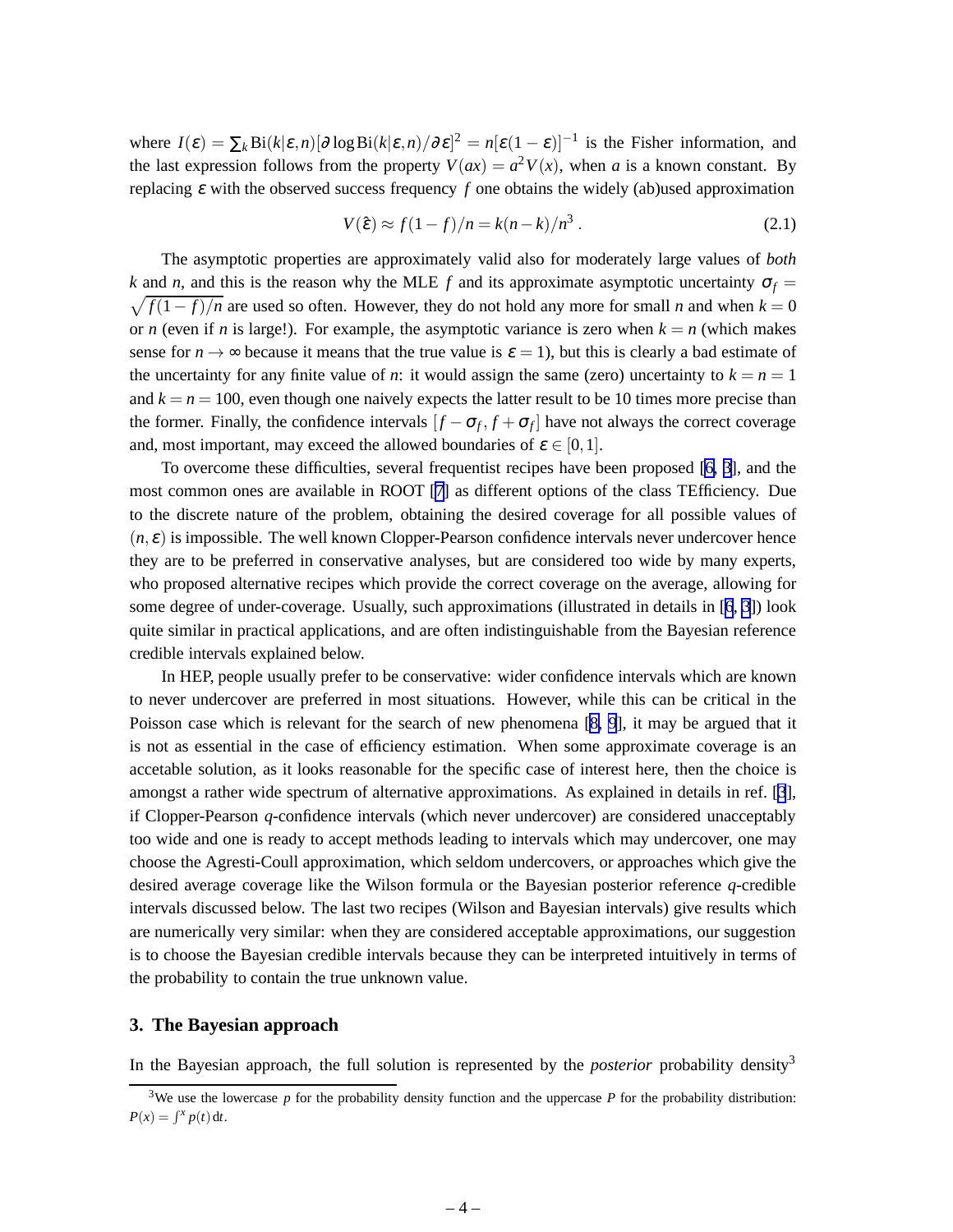<span id="page-5-0"></span> $p(\varepsilon|k,n)$  of the parameter of interest  $\varepsilon$  (the selection efficiency), interpreted as our degree of belief about the possible values which  $\varepsilon$  can assume. The posterior density is obtained by means of the Bayes' theorem:

$$
p(\varepsilon|k,n) = N \text{Bi}(k|\varepsilon,n) \pi(\varepsilon)
$$
\n(3.1)

in which the likelihood function is the binomial distribution Bi(*k*|<sup>ε</sup>,*n*) from equation [\(1.1\)](#page-2-0), viewed as a function of  $\varepsilon$ , and the normalization constant is

$$
N = \frac{(n+1)B(k+1, n-k+1)B(a,b)}{B(a+k, b+n-k)}.
$$
\n(3.2)

Foundations require that the *prior* density  $\pi(\varepsilon)$  encodes all information available about  $\varepsilon$  before performing the experiment. This kind of prior is often called "subjective" because it reflects the experimenter's degree of belief about different values based on the information available before performing the experiment. Because such adjective is emotionally charged, here we prefer to call this kind of prior an "informative" prior instead, in contrast to the "least-informative" priors discussed below (which are elsewhere defined "objective").

Because an informative prior is interpreted in terms of degree of belief, it must be a proper (i.e. integrable) prior. Whenever the experimenter does not feel very comfortable with a particular choice of prior, a sensitivity analysis has to be performed in which the solutions found by adopting different "reasonable" priors are compared. In addition, one has the option of comparing the solutions corresponding to informative and least-informative priors. In the large-sample limit, the final result will not depend significantly on the choice of the prior. Hence, comparing the results obtained with different priors is also a way of assessing to what degree this limit is approached.

If the prior is a function  $\pi(\varepsilon) = \text{Be}(\varepsilon|a,b)$  belonging to the Beta family (appendix [A.2\)](#page-19-0), which contains the conjugate priors for the binomial model, the posterior also belongs to the same family:

$$
p(\varepsilon|k,n) = \text{Bi}(k|\varepsilon,n)\,\text{Be}(\varepsilon|a,b) = \text{Be}(\varepsilon|k+a,n-k+b) \tag{3.3}
$$

This simplifies the math considerably. Since (a) any regular function defined on  $[0,1]$  can be obtained as a linear combination of Beta densities and (b) the linearity of the Bayes' theorem assures that in this case the posterior will be a linear combination of the corresponding posterior Beta densities [[2](#page-21-0)], from the mathematical point of view one can limit herself to the Beta priors, as it will be done in the following. This is of course by no means an excuse for not performing a sensitivity analysis: different priors can be treated either numerically or by expressing (or approximating) them as linear combinations of Beta densities.

## **3.1 Informative priors**

As stated above, the prior should represent all information available before performing the experiment. A common case is when we only have limited prior information, for example some estimate of its expectation *E* and variance *V*. In this case, we can define an approximate prior by finding the Beta density with the same mean and variance with the method of moments: the Beta parameters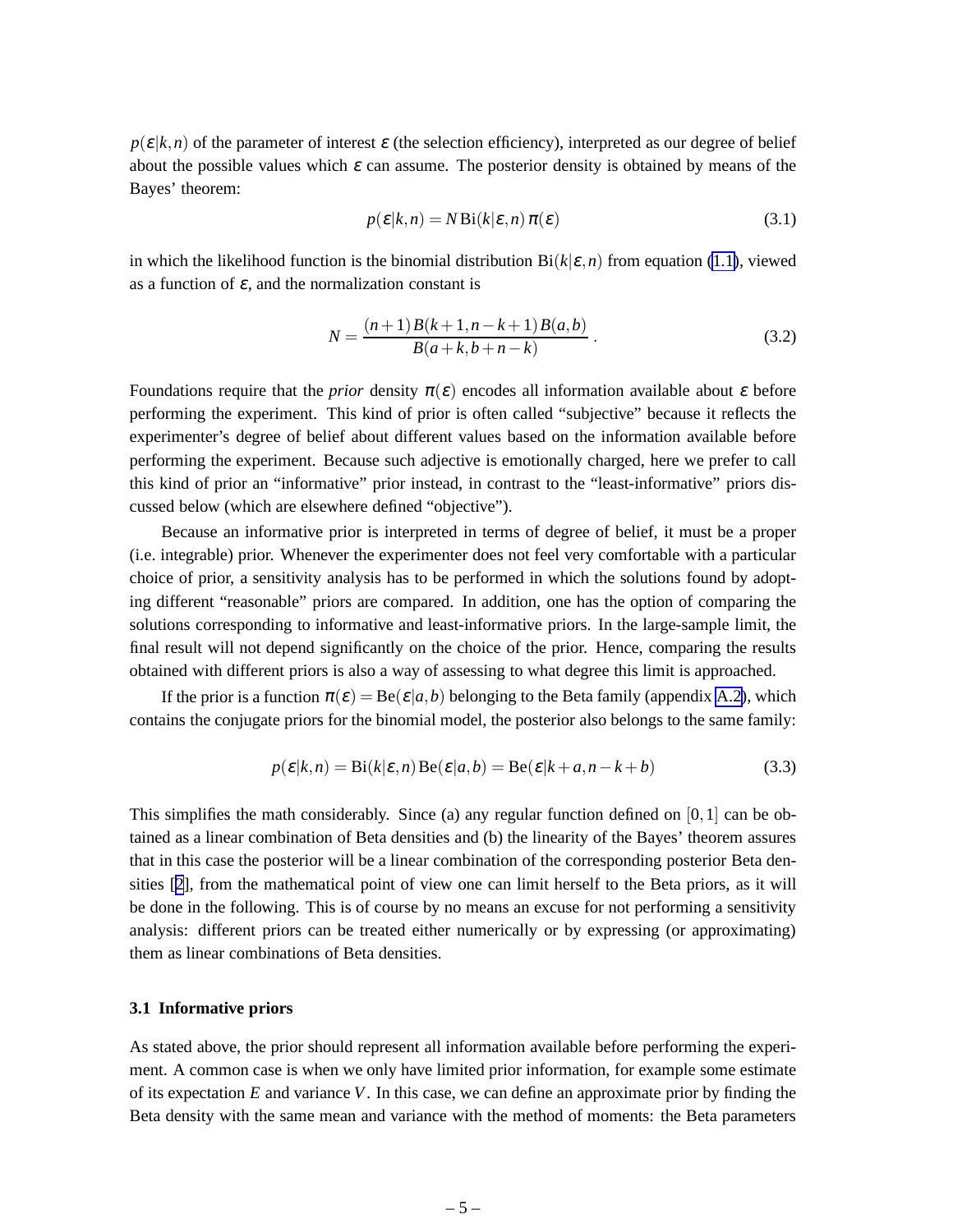<span id="page-6-0"></span>*a*,*b* are found by solving the two equations

$$
a = E\left[\frac{E(1-E)}{V} - 1\right] \tag{3.4}
$$

$$
b = (1 - E) \left[ \frac{E(1 - E)}{V} - 1 \right]
$$
 (3.5)

Subtleties arise when the term in square brackets becomes negative, i.e. when  $E$  is very near to zero or one. In this case, one can use an approximate prior whose parameters *a*,*b* can be found from the formulae for the mode and variance (appendix [A.2](#page-19-0)). The resulting Beta density is either monotonically decreasing with a maximum at zero or monotonically increasing with a maximum at one. A unique Beta density is defined by *a*,*b* found this way, hence one should also consider different choices of the prior (at least a least-informative prior) to check the sensitivity of the result.

Another example is when the prior knowledge is the result of a different experiment. In this case, the posterior density of the latter is used as the prior in equation [\(3.3\)](#page-5-0) for the current experiment.<sup>4</sup> Then Bayes' theorem gives immediately the combined result of the two measurements.

A further example is the efficiency measurement performed with two runs carried on with the same accelerator and detector configurations. Let  $N = n_1 + n_2$  be the total number of events collected in the two runs and  $K = k_1 + k_2$  be the total number of surviving events, where the outcome of run *j* can be summarized in the sufficient statistic  $(n_j, k_j)$ . With the prior  $Be(\varepsilon|a, b)$  used on the first run and the resulting posterior used as prior for the second run, one obtains:

$$
p(\varepsilon|K,N) = \text{Bi}(k_2|\varepsilon,n_2)\,\text{Be}(\varepsilon|k_1+a,n_1-k_1+b)
$$
  
= Be(\varepsilon|k\_2+k\_1+a,n\_2-k\_2+n\_1-k\_1+b)  
= Be(\varepsilon|K+a,N-K+b)

exactly the same result which corresponds to a single longer run defined as the union of both runs, as expected.

## **3.2 Objective Bayesian results**

In HEP publications, it is often required to report results which only depend on the assumed model and on the observed data. In this case, the choice of a "least-informative" prior which aims at encoding the minimal amount of information about the parameter is recommended. The study of priors which guarantee "objective" results in the sense precised above is the subject of the Bayesian *reference analysis* [\[10\]](#page-21-0). Such priors are called *reference priors* and are formally defined such that they maximize the amount of missing prior information. The definition makes only use of the asymptotic properties of the probability model [\[11](#page-21-0)]. The resulting *reference posteriors* have the best coverage properties [\[12](#page-21-0)] in the sense that the posterior *q*-credible intervals obtained with any other prior achieve the coverage *q* more slowly, for increasing sample sizes *n*. In other words, reference priors are the "probability matching" priors whose *q*-credible intervals achieve the coverage *q* most quickly for increasing sample sizes.

<sup>&</sup>lt;sup>4</sup>The other experiment does not need to be actually performed before our measurement. "Prior" refers to our state of knowledge and does not imply any time ordering.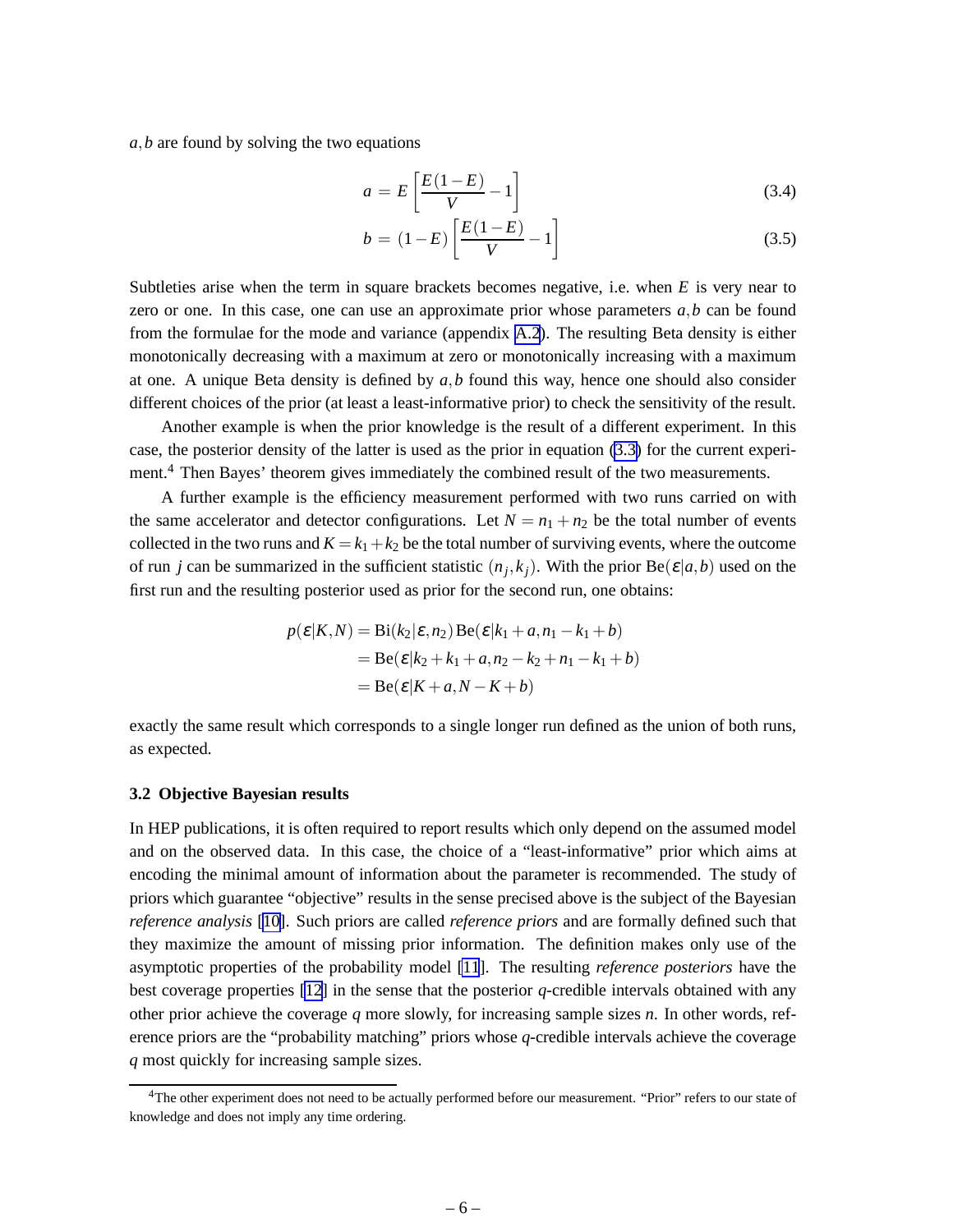

**Figure 1.** Reference posterior probability density function Be( $\varepsilon$ ; $k$  + 0.5, $n - k$  + 0.5) for  $n = 10$  (left) and  $n = 100$  (right).

For the binomial model<sup>5</sup>, the reference prior coincides with the Jeffreys' prior [\[13](#page-21-0)] and is  $\pi(\varepsilon) = \text{Be}(\varepsilon) \frac{1}{2}$  $\frac{1}{2}, \frac{1}{2}$  $\frac{1}{2}$   $\propto \varepsilon^{-1/2} (1 - \varepsilon)^{-1/2}$ , which has two maxima at the extrema and a unique minimum at  $\varepsilon = 1/2$ . This means that the reference posterior density for the unknown parameter is

$$
p(\varepsilon|r,n) = \text{Be}(\varepsilon|r + \frac{1}{2}, n-r+\frac{1}{2}) \propto \varepsilon^{r-1/2} (1-\varepsilon)^{n-r-1/2}
$$
\n(3.6)

which has mean  $E(\varepsilon) = (r + \frac{1}{2})$  $\frac{1}{2}$ /(*n* + 1), a biased estimator of the true efficiency, and variance  $V(\varepsilon) = (r + \frac{1}{2})$  $(\frac{1}{2})(n-r+\frac{1}{2})$  $\frac{1}{2}$ )/[ $(n+1)^2(n+2)$ ]. The variance for *r* = 0 or *r* = *n* decreases as *n*<sup>-2</sup> for large sample sizes *n*, as one naively expects, hence does not pose the problems arising from the use of the asymptotic expression derived from the MLE variance, equation ([2.1](#page-4-0)), although the two expressions converge for large sample sizes. Figure 1 shows the reference posterior densities for a small sample  $(n = 10, \text{ left plot})$ , which shows a clear asymmetry in most cases, and a moderately large sample  $(n = 100$ , right plot), for which the (symmetric) asymptotic expression provides a good approximation whenever the observed frequency is not too near zero or one.

Quite often, people have used the uniform prior  $Be(\varepsilon|1,1)$  in place of Jeffreys' prior stating that the uniform prior is "non informative". However this is not true in the binomial case, although one can find a 1:1 transformation  $\psi = \psi(\varepsilon)$  such that the reference prior of the transformed variable  $\psi$  is uniform (the *reference parametrization*) [\[10\]](#page-21-0): the transformation is  $\psi(\varepsilon) = \frac{2}{\pi} \arcsin \sqrt{\varepsilon}$  whose inverse is  $\varepsilon(\psi) = \sin^2(\psi \pi/2)$ . In terms of the original parameter  $\varepsilon$ , the uniform prior is to be considered an informative prior. Incidentally, one can notice that the posterior mode is equal to the observed success frequency in this case, i.e. the posterior peak coincides with the MLE, because the whole posterior coincides with the likelihood function.

Our recommendation is to choose the reference prior when aiming at reporting results which only depend on the assumed model (the binomial process) and the observed data. However, the parameters of the posterior Beta density differ only by half unit when using the reference or the uniform prior. Hence in practice (unless the sample size is very small) there is not a big difference between the two posteriors. In particular, also the variance obtained with a uniform prior does not suffer from the problems of the asymptotic expression and gives similar results to the reference posterior variance already for  $n = 10$ , as it appears from the comparison between figure 1, showing

<sup>&</sup>lt;sup>5</sup>For the negative binomial model the reference prior is  $Be(\varepsilon|0, \frac{1}{2}) \propto \varepsilon^{-1}(1-\varepsilon)^{-1/2}$ .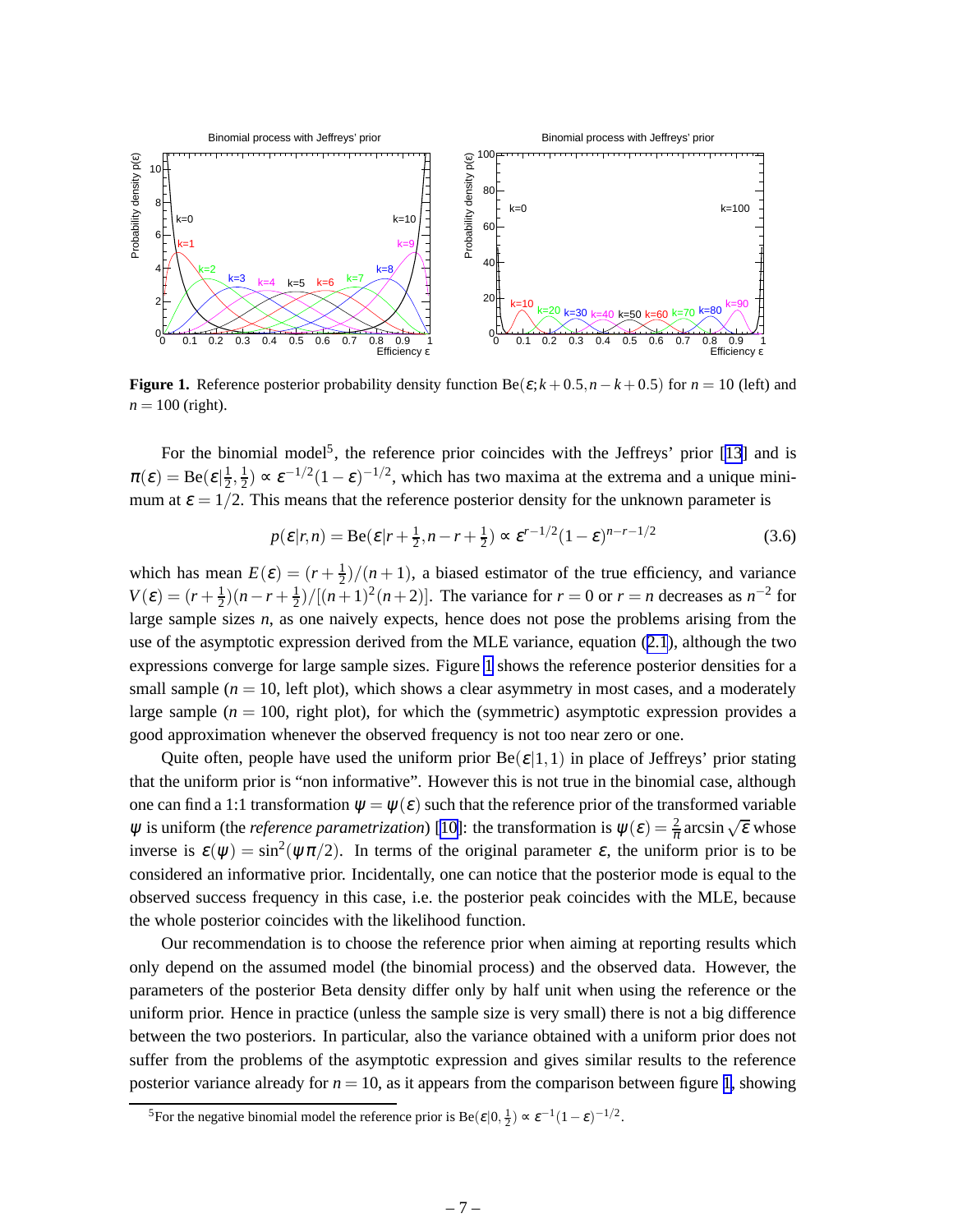<span id="page-8-0"></span>

**Figure 2.** Posterior density  $p(\varepsilon|k,n) = \text{Be}(\varepsilon; k+1,n-k+1)$  obtained with the uniform prior, for  $n = 10$ (left) and  $n = 100$  (right).

reference posteriors, and figure 2, showing the result obtained with a uniform prior for the same sample sizes.

The reference posterior mean and variance can be used in computations involving the efficiency, for example when estimating a cross section. The usual algebra of variances hold in this case, hence one can compute the best estimate of the cross section and its variance in the usual way. However, the posterior mean is not the only possibility for the "best" estimate. In addition, the posterior credible intervals are usually not symmetric about the mean. When these aspects are important, one should take into account what is treated in the following section.

#### **3.3 Bayesian inference**

In the Bayesian framework, the statistical inference is treated as a decision problem [\[14](#page-21-0)] in which one chooses the estimate which minimizes the posterior expected loss, for a suitably chosen loss function. Clearly, a very desirable property for an estimator  $\varepsilon^*$  is the invariance under reparametrization, in the sense that the best estimator of a 1:1 function  $\phi = \phi(\varepsilon)$  is  $\phi^* = \phi(\varepsilon^*)$ . This is not achieved by the widespread quadratic loss, for which the best estimate is the posterior mean, because the quadratic loss is not invariant under reparametrization.

An example of invariant loss function is the  $\mathscr{L}_1$  norm, that is the integral of the absolute value of the difference between two distributions, computed at the same point over the whole support. When applied to the reference posterior for the binomial case, the  $\mathscr{L}_1$  norm gives the invariant expected loss

$$
\ell_1\{\varepsilon_0|k,n\} = \int_0^1 \ell_1(\varepsilon_0,\varepsilon) \operatorname{Be}(\varepsilon|k+\tfrac{1}{2},n-k+\tfrac{1}{2}) d\varepsilon \tag{3.7}
$$

$$
\ell_1(\varepsilon_0, \varepsilon) = \sum_{k=0}^n | \text{Bi}(k | \varepsilon_0, n) - \text{Bi}(k | \varepsilon, n) | \qquad (3.8)
$$

independent from one-to-one transformations of <sup>ε</sup>. One can build a *lowest posterior loss* (LPL) *q*credible region by finding the interval  $[\epsilon_{\text{low}}, \epsilon_{\text{up}}] \subset [0, 1]$  which minimizes (3.7) under the constraint  $\int_{\mathcal{E}_{\rm low}}^{\mathcal{E}_{\rm up}}{\rm Be}(\boldsymbol{\varepsilon}|k+\frac{1}{2})$  $\frac{1}{2}$ , *n* − *k* +  $\frac{1}{2}$  $(\frac{1}{2})d\varepsilon = q.$ 

The behaviour of many important limiting processes in probability theory and statistical inference is better described in terms of another measure of divergence, related to the information the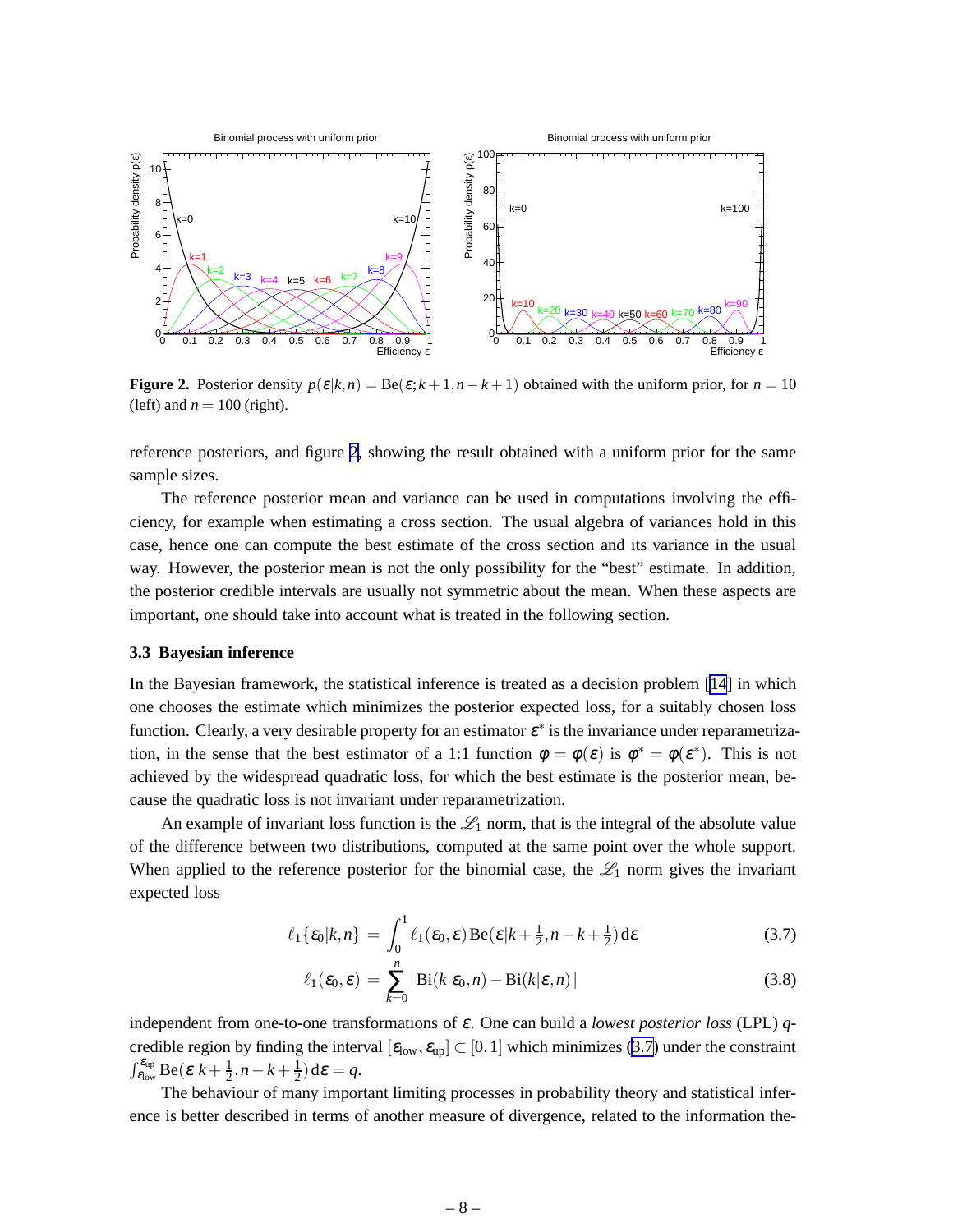<span id="page-9-0"></span>ory, the *intrinsic discrepancy*  $\delta\{p_1, p_2\}$ , defined as the minimum among the two Kullback-Leibler *directed divergences* between two probability models  $p_1$  and  $p_2$  [[14](#page-21-0)]:

$$
\delta\{p_1, p_2\} = \min\{\kappa\{p_1, p_2\}, \kappa\{p_2, p_1\}\}\
$$
\n(3.9)

$$
\kappa\{p_i, p_j\} = \int_{\mathbb{X}} p_i(\vec{x}) \log \frac{p_i(\vec{x})}{p_j(\vec{x})} d\vec{x}
$$
\n(3.10)

The intrinsic discrepancy is symmetric, non-negative, defined for strictly nested supports, invariant under one-to-one transformations, and additive for independent observations. It may be viewed as the minimum expected log-likelihood ratio in favour of the model which generates the data (the "true" model, which is assumed to be described either by  $p_1$  or  $p_2$ ) and can be used to defined the *intrinsic discrepancy loss*

$$
\delta_{\vec{x}}\{\vec{\theta}_0, \vec{\theta}\} = \delta\{p(\vec{x}|\vec{\theta}_0), p(\vec{x}|\vec{\theta})\}
$$
\n(3.11)

where  $\vec{\theta}$  is the parameter in which we are interested.

For the binomial model considered here  $\vec{\theta} = \varepsilon$  and the intrinsic discrepancy loss is

$$
\delta_k\{\varepsilon_0,\varepsilon|n\}=n\,\delta\{\varepsilon_0,\varepsilon\}\tag{3.12}
$$

$$
\delta\{\varepsilon_0,\varepsilon\} = \min\{\kappa\{\varepsilon_0|\varepsilon\},\kappa\{\varepsilon|\varepsilon_0\}\}\tag{3.13}
$$

$$
\kappa\{\varepsilon_i|\varepsilon_j\} = \varepsilon_j \log \frac{\varepsilon_j}{\varepsilon_i} + (1-\varepsilon_j) \log \frac{1-\varepsilon_j}{1-\varepsilon_i}
$$
(3.14)

where  $\delta{\{\epsilon_0, \epsilon\}}$  is the intrinsic discrepancy between Bernoulli's random variables with parameters  $\varepsilon_0$  and  $\varepsilon$ .

The reference posterior expectation of the intrinsic discrepancy loss is the (*reference posterior*) *intrinsic loss*. The value  $\vec{\theta}^*$  which minimizes the intrinsic loss is a Bayesian estimator which is called the *intrinsic estimator* of  $\vec{\theta}$ , and the reference posterior *q*-credible region which minimize the intrinsic loss is the *intrinsic q-credible region* of  $\vec{\theta}$ . Such credible regions are invariant under reparametrization and always contain  $\vec{\theta}^*$ , which is also invariant. In addition, the intrinsic qcredible regions are always approximate confidence regions with coverage *q* and in some case they have the exact coverage, as it happens for location-scale models [\[12](#page-21-0)].

The intrinsic loss for the binomial model is

$$
d(\varepsilon_0 | k, n) = n \int_0^1 \delta_x {\varepsilon_0, \varepsilon} \text{Be}(\varepsilon | k + \frac{1}{2}, n - k + \frac{1}{2}) d\varepsilon
$$
 (3.15)

and the intrinsic estimator  $\varepsilon^*$  is the value which minimizes equation (3.15). The intrinsic *q*-credible interval is the interval  $[\varepsilon_a(k,n), \varepsilon_b(k,n)] \subset [0,1]$  which minimizes the loss (3.15) under the constraint  $\int_{\varepsilon_{\text{low}}}^{\varepsilon_{\text{up}}} \text{Be}(\varepsilon|k+\frac{1}{2})$  $\frac{1}{2}$ , *n*−*k* +  $\frac{1}{2}$  $\frac{1}{2}$ ) d $\varepsilon = q$  (a simple numerical algorithm in suggested in appendix [A\)](#page-20-0). For the binomial model, because of its discrete nature, the exact coverage is not achieved for finite sample sizes, similarly to the confidence intervals obtained with the frequentist approach. One of the advantages of summarizing the result by providing  $\varepsilon^*$  and the intrinsic interval  $[\varepsilon_a, \varepsilon_b]$  is that they are invariant under 1:1 reparametrization, in the sense that the intrinsic estimator of  $\phi(\varepsilon)$  is  $\phi(\varepsilon^*)$  and its intrinsic *q*-credible interval is the  $\phi$ -image  $\phi([\varepsilon_a, \varepsilon_b])$  of  $[\varepsilon_a, \varepsilon_b]$ . Hence, they are the recommended summaries of the full Bayesian solution (which is the reference posterior) when aiming at reporting an "objective" result.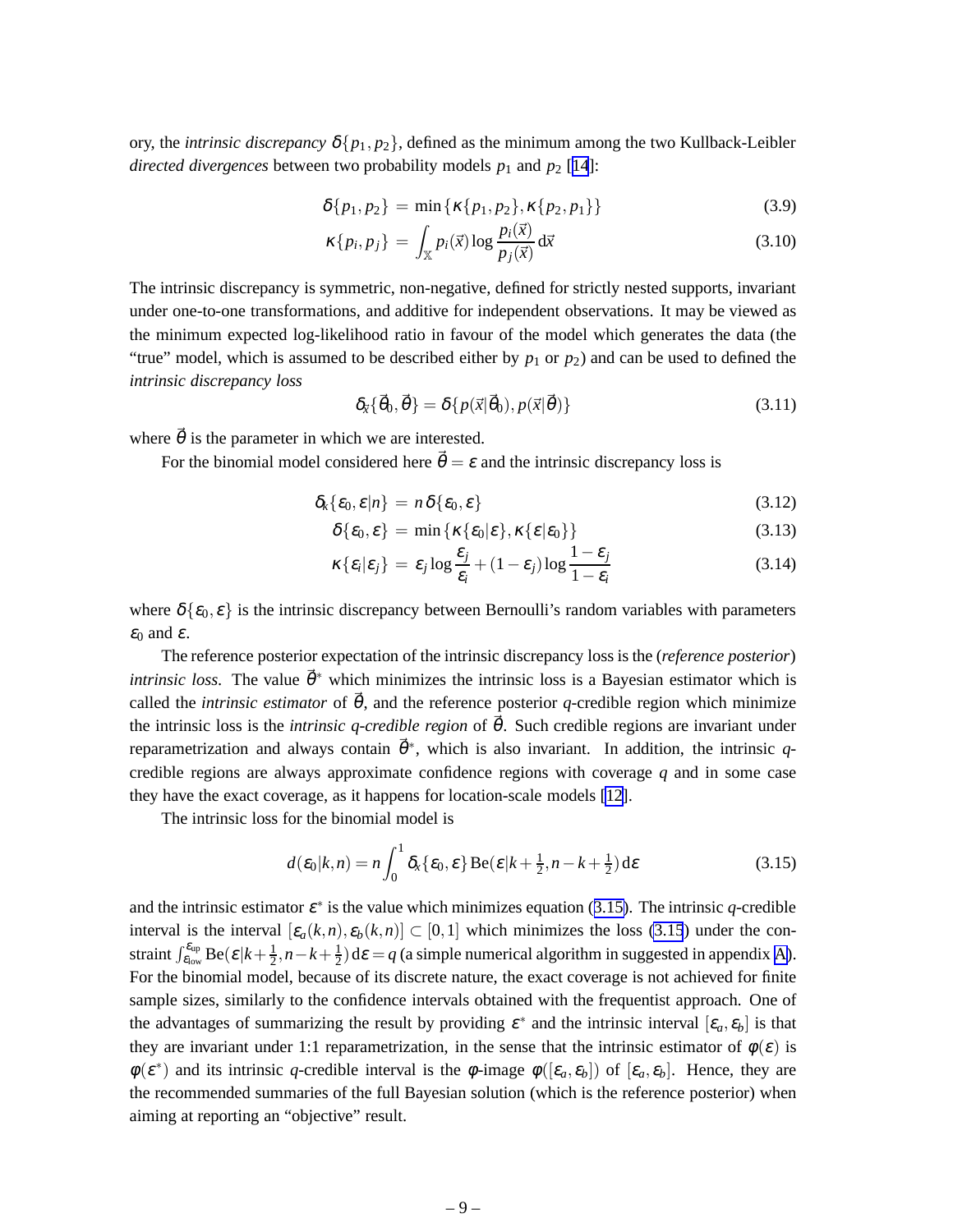<span id="page-10-0"></span>A numerical treatment is needed to find the intrinsic estimator and the intrinsic credible intervals for the binomial model. However, one can obtain approximations good already with moderate sample sizes (say *n* larger than few tens) by considering the approximate location parameter  $\psi(\varepsilon) = \frac{2}{\pi} \arcsin \sqrt{\varepsilon}$  [\[10\]](#page-21-0), such that the intrinsic estimator is

$$
\varepsilon^*(k,n) \approx \sin^2\left(\frac{\pi}{2}E[\psi|k,n]\right) \approx \frac{k+\frac{1}{3}}{n+\frac{2}{3}}\tag{3.16}
$$

(a very good approximation) and the reference posterior intrinsic loss is

$$
d(\varepsilon_0 | k, n) \approx \frac{1}{2} + 2n \left[ \arcsin \sqrt{\varepsilon_0} - \arcsin \sqrt{(k + \alpha_n)/(n + 2\alpha_n)} \right]^2 \tag{3.17}
$$

where  $\alpha_n = (n+4)/(4n+10)$  converges to 1/4 for large *n*.

Simple (although less accurate) approximate expressions for the intrinsic credible intervals can be built upon the parametrization  $\varepsilon(\phi) = \sin^2(\phi/2)$  [[15\]](#page-21-0). Using a shorter notation for the reference posterior mean  $\mu = E(\varepsilon) = (k + \frac{1}{2})$  $\frac{1}{2}$ / $(n+1)$  and variance  $\sigma^2 = V(\varepsilon) = \mu(1-\mu)/(n+2)$  of the parameter of interest, the variance of the reference parametrization is

$$
\sigma_{\phi}^2 \approx \sigma^2 [\phi'(\mu)]^2 = \frac{1}{n+2}
$$
\n(3.18)

while its mean is

$$
\mu_{\phi} \approx \phi(\mu) + \frac{1}{2}\sigma^2 \phi''(\mu)
$$
  
=  $2 \arcsin \sqrt{\frac{k + \frac{1}{2}}{n + 1}} + \frac{(2k - n)}{4(n + 2)} [(k + \frac{1}{2})(n - k + \frac{1}{2})]^{-1/2}$  (3.19)

where  $\phi'$  and  $\phi''$  denote the first and second derivative with respect to  $\varepsilon$ . Finally, the asymptotic intrinsic *q*-credible interval in the reference parametrization is  $[\phi_-, \phi_+]$  where

$$
\phi_{\pm} \approx \mu_{\phi} \pm z_q \sigma_{\phi} = \mu_{\phi} \pm \frac{z_q}{\sqrt{n+2}}
$$
(3.20)

where  $z_q$  is the  $(q+1)/2$  quantile of the normal distribution. The intrinsic q-credible interval for the efficiency is obtained by transforming back to  $\varepsilon_{\pm} = \varepsilon(\phi_{\pm}) = \sin^2(\phi_{\pm}/2)$ .

Figure [3](#page-11-0) shows the comparison between the correct [eq. [\(3.15](#page-9-0))] and approximate [eq. (3.17)] intrinsic loss functions and table [1](#page-11-0) reports the results obtained with them and with the reference parametrization. A small sample size  $n = 10$  is chosen such that these approximations give different results when reporting three decimal places and the values corresponding to  $k = 6, \ldots, 10$  are omitted because they are symmetrical with respect to those obtained for  $k = 0, \ldots, 5$ . The overall agreement is fairly good even with such small sample.

The value  $\varepsilon_{\rm app}^* = (k+1/3)/(n+2/3)$  which minimizes the approximate intrinsic loss defined by eq. (3.17) provides a very good approximation to the exact intrinsic estimator  $\varepsilon^*$  and the intervals (numerically) computed from the approximate intrinsic loss are practically the same as the exact intrinsic intervals, despite from the very small sample size  $n = 10$ . The approximate quantities computed from the mean  $\mu_{\phi}$  of the reference parametrization [eq. (3.19] and from its approximate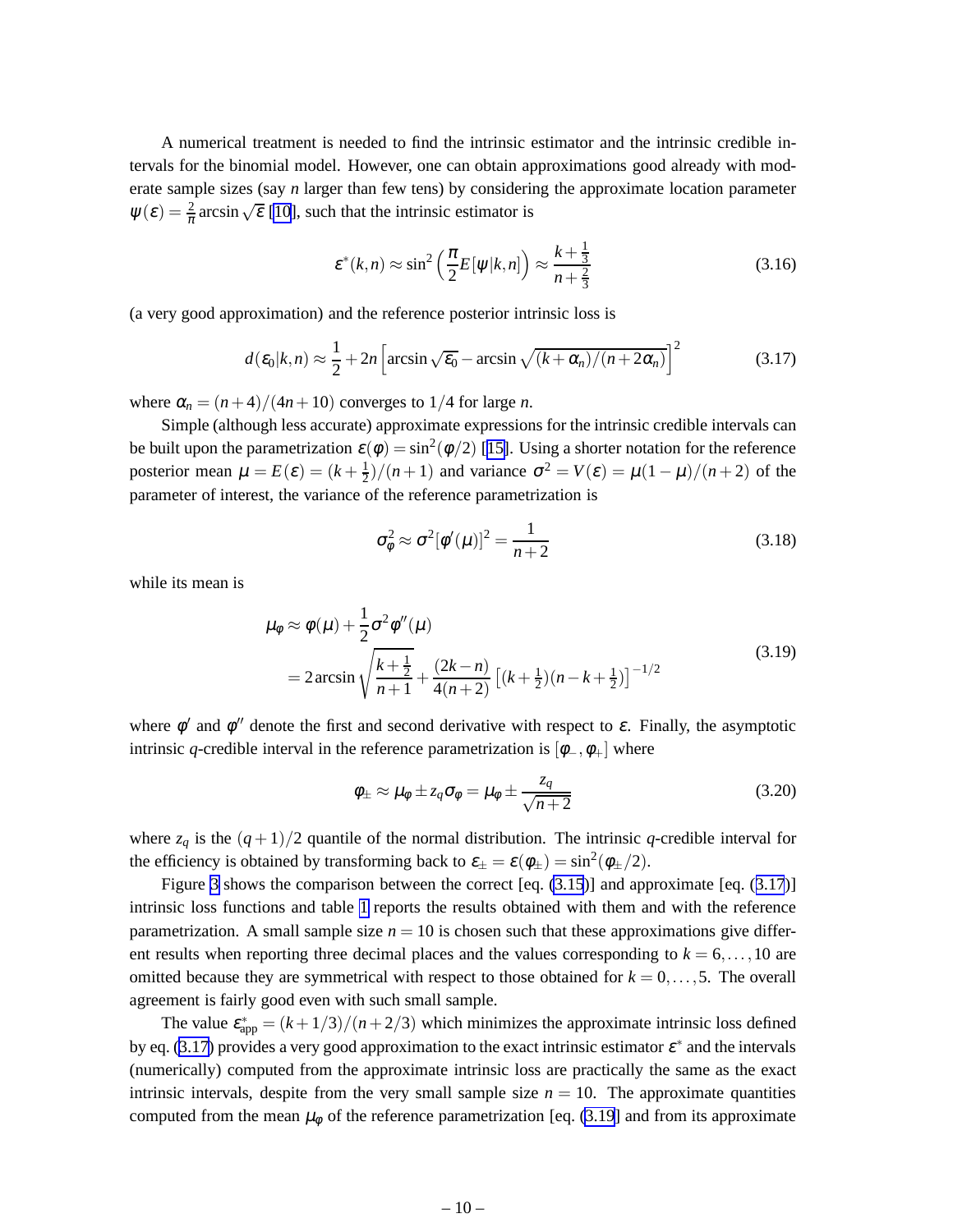<span id="page-11-0"></span>

**Figure 3.** Reference posterior intrinsic loss from the reference posterior expected loss (black dashed line) and its approximation (continuous red line) for a small sample size  $n = 10$ . The triangles show the position of the minima of such functions and the vertical lines represent the limits of the 68.3% intrinsic credible interval (which becomes automatically one-sided in the case  $k = 0$ ).

|      | <b>Exact</b> |                 |                | Approx 1                  |                | Approx 2                  |                |
|------|--------------|-----------------|----------------|---------------------------|----------------|---------------------------|----------------|
| k/n  | $d_{\min}$   | $\varepsilon^*$ | 68,3% interv.  | $\varepsilon(\mu_{\phi})$ | 68,3% interv.  | $\varepsilon_{\rm app}^*$ | 68,3% interv.  |
| 0/10 | 0.24         | 0.033           | [0.000, 0.060] | 0.028                     | [0.002, 0.082] | 0.031                     | [0.000, 0.060] |
| 1/10 | 0.36         | 0.124           | [0.024, 0.193] | 0.122                     | [0.054, 0.211] | 0.125                     | [0.024, 0.193] |
| 2/10 | 0.40         | 0.218           | [0.090, 0.326] | 0.216                     | [0.125, 0.323] | 0.219                     | [0.090, 0.326] |
| 3/10 | 0.42         | 0.314           | [0.171, 0.446] | 0.311                     | [0.205, 0.427] | 0.313                     | [0.169, 0.443] |
| 4/10 | 0.43         | 0.408           | [0.257, 0.552] | 0.405                     | [0.290, 0.526] | 0.406                     | [0.257, 0.552] |
| 5/10 | 0.43         | 0.500           | [0.350, 0.651] | 0.500                     | [0.380, 0.620] | 0.500                     | [0.350, 0.651] |

**Table 1.** For a small sample size  $n = 10$ , the minimum value of the reference posterior intrinsic loss, the intrinsic estimator and the intrinsic 68.3% credible interval from the exact definition eq. (3.13) are reported. Next, the approximated quantities derived from the reference parametrization  $\varepsilon(\mu_\phi)$  from eq. (3.17) and  $\varepsilon(\phi_{\pm})$  from eq. (3.18) are shown. Finally, the approximate intrinsic estimator  $\varepsilon_{app}^* = (k+1/3)/(n+2/3)$ from eq. (3.14) and the 68.3% credible interval from the approximate intrinsic loss defined by eq. (3.15) are reported, both representing a very good approximation.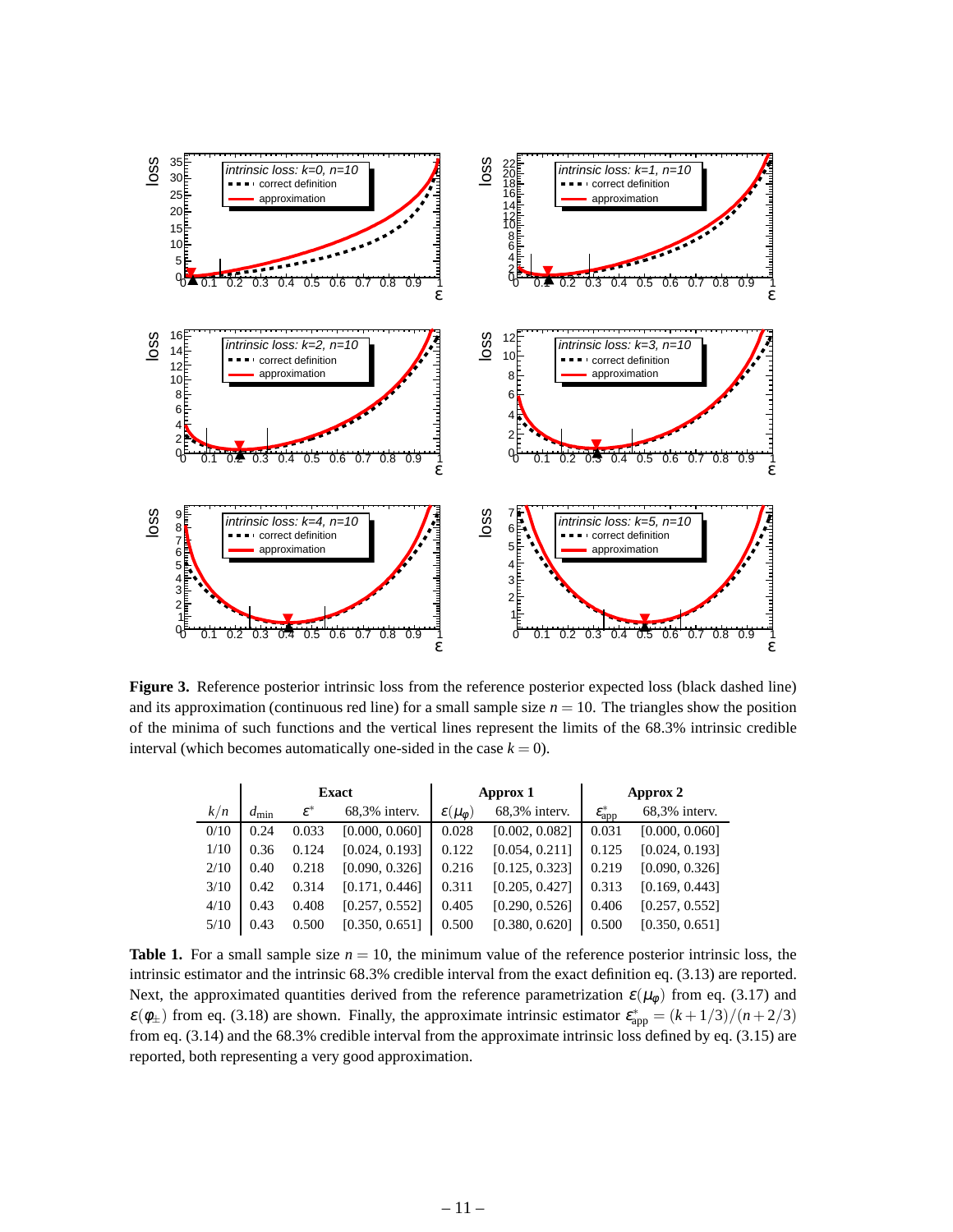<span id="page-12-0"></span>credible intervals from eq. [\(3.20](#page-10-0)) are less good for such a small sample size, but become better with larger *n*. If their accuracy is considered acceptable, the approximate credible intervals from eq. [\(3.20](#page-10-0)) may be used together with  $\varepsilon_{app}^*$  to provide a summary of the posterior which does not require a numerical algorithm to be developed to minimize the loss.

As mentioned above, the binomial model is discrete, hence the coverage is never exact. The intrinsic *q*-credible intervals are also approximate confidence intervals with coverage *q*, which may undercover or overcover depending on the actual values of  $(n, \varepsilon)$ , similarly to the approximate frequentist confidence intervals reviewed in [\[3](#page-21-0)]. This justifies the use of the approximate intrinsic intervals already for moderate sample sizes in all the cases in which an approximate coverage is accepted (that is when the Bayesian approach is chosen or when the frequentist approximate confidence intervals are considered acceptable approximations).

## **4. Non trivial use cases**

So far, we assumed that all entries of the initial histogram had unit weight and that the events had been selected by an independent process, whose efficiency is completely uncorrelated with respect to the efficiency of the process under study (which means that it is expected to reduce the total number of events and the number of selected events in such a way that the long run success frequency remains unchanged). This is required to obtain a binomial process, but may not be true in all cases, as it happens sometimes in HEP problems.

For example, if the initial sample was obtained by scaling the simulated data sample to normalize it to some different value of the cross section, it *should not be used* to make efficiency studies! Rather, the efficiency should be estimated by using the *original* sample (with unit weights), in order to have a binomial process. Once the efficiency is known, it may be applied to the scaled distribution to estimate the total number of surviving events.

The following common examples are addressed in detail below.

- 1. Sometimes one is interested into the overall selection efficiency for a weighted mixture of different samples. This is a common use case in HEP, because Monte Carlo (MC) generators are often used to produce independent samples for different processes which greatly differ in their cross section, and is addressed below in section [4.1](#page-14-0). Another common example in HEP is the output of MC@NLO [[16\]](#page-21-0), a mixture of events with weights  $\pm 1$  (section [4.2](#page-15-0)).
- 2. When measuring the trigger efficiency, the initial sample might be selected by a non independent process. This happens for example when a random trigger provides not enough events to allow for studying the efficiency of the trigger of interest, and is addressed in section [4.3](#page-17-0).

The most important assumption in the efficiency estimation methods considered here is that each individual event can be considered as a Bernoulli trial which contributes with either zero or one success to the count of surviving events. This gives the binomial<sup>6</sup> likelihood, which is the starting point for both fequentist and Bayesian methods. The only case in which weighted events can be reconduced to the binomial scheme is when only integer weights are allowed, with the interpretation that an event with weight *m* is just a short-hand *notation* for a set of *m* Bernoulli's

 ${}^{6}$ Or negative-binomial, although we are not interested into it here.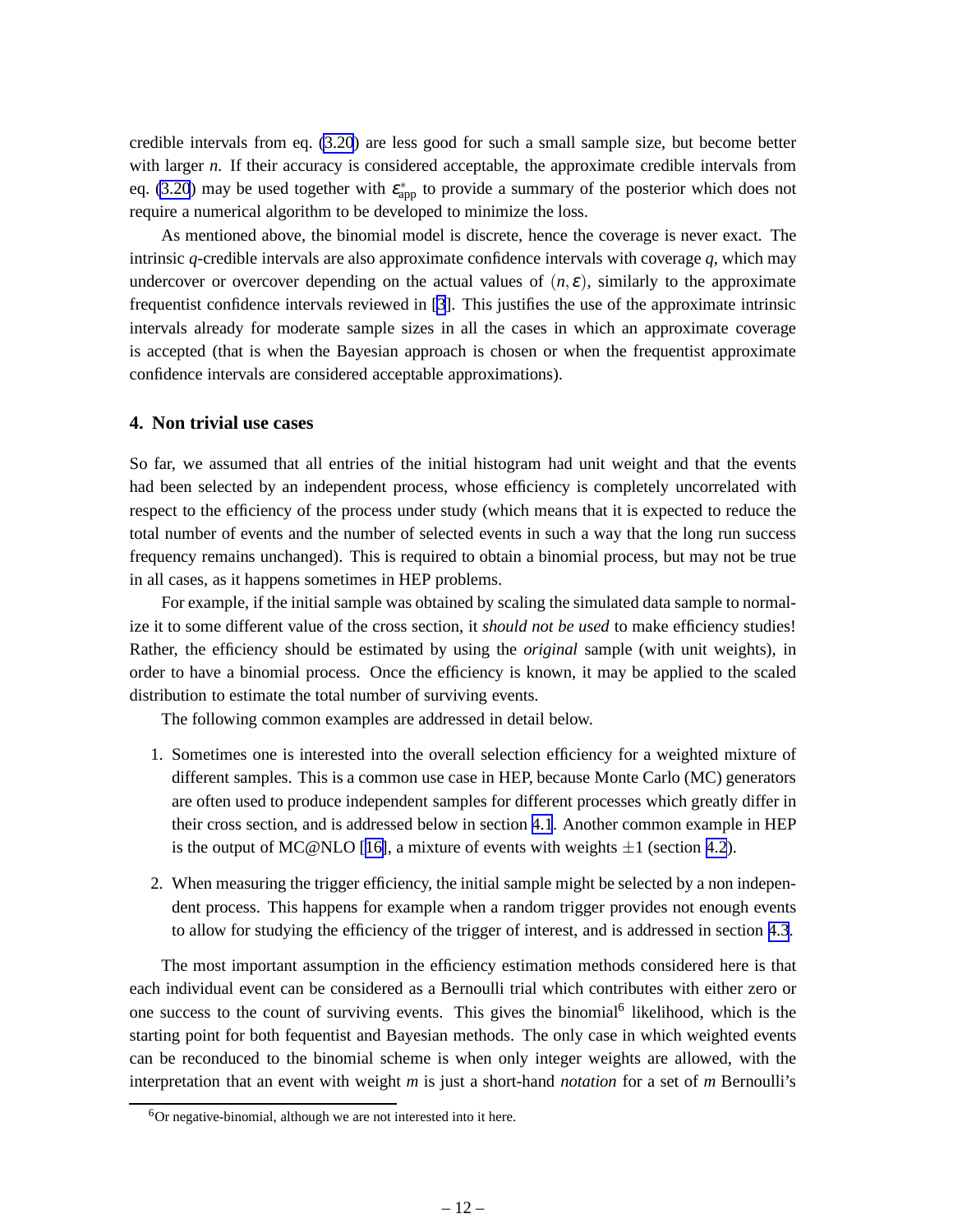<span id="page-13-0"></span>trials *all* either passing or failing the selection. In this case, the likelihood for such events is just the product of *m* identical likelihoods, that is the *m*-th power of the Bernoulli's model. Moving from integer to real weights by assuming that the form of the likelihood is unchanged requires a mathematical proof which is unknown to the author.

In section 8.5 of James' book [\[5\]](#page-21-0) an approximate likelihood is described which uses real weights but requires quite some care because of its "paradoxical results". One delicate point of his approach is that the variance of the estimator may be reduced by dropping events (in particular, those with large weights). The TEfficiency class offered by the ROOT framework implements it, allowing for arbitrary event weights, possibly dependent on some event property or observable quantity. However, this is not considered further in this article, in which we restrict the problem to a smaller set of use cases (in which the solutions proposed below are practically equivalent to the result obtained with TEfficiency).

Here we only consider situations in which we have a finite number *s* of possible event sets (or classifications), and the event weights only depend on *s*, which implies that they can only assume *s* possible values  $w_1, \ldots, w_s$  with probabilities  $p_i$  satisfying  $\sum_{i=1}^s p_i = 1$ . More explicitly, we do not consider weights which depend on some continuous observable quantity, nor the case of infinite countable weights.

The general case of unknown classification (which holds for the experimental data) cannot be fully solved, even when the probabilities  $p_i$  (associated to all possible *s* channels) are all known. In this case the sample consists of *N* events and one has a multinomial distribution which relates the sizes  $n_1 + \ldots + n_s = N$  of the *s* categories to the corresponding probabilities  $p_1, \ldots, p_s$ , and a binomial term for each category which relates the number  $k_i$  of events surviving the selection out of the initial  $n_i$  events to the subsample efficiency  $\varepsilon_i$ . In other words, the likelihood is proportional to the product

$$
P(k_1,\ldots,k_s;n_1,\ldots,n_s;\varepsilon_1,\ldots,\varepsilon_s) \propto \frac{N! \, p_1^{n_1} \cdots p_s^{n_s}}{n_1! \ldots n_s!} \prod_{i=1}^s \binom{n_i}{k_i} \varepsilon^{k_i} (1-\varepsilon)^{n_i-k_i} \tag{4.1}
$$

of a multinomial distribution which gives the probability of each partition  $n_1 + \ldots + n_s = N$  and *s* binomial terms which express the probability of selecting all possible *s*-tuples ( $0 \le k_1 \le n_1, \ldots$ ,  $0 \le k_s \le n_s$ ) such that  $\sum_{i=1}^s k_i = K$ . Because the only observable numbers are the initial sample size *N* and the number *K* of events passing the selection, even after the sum over all possible *s*-tuples  $(n_1,...,n_s)$  and  $(k_1,...,k_s)$ , we are left with a *s*-dimensional problem in which the efficiencies  $\varepsilon_1, \ldots, \varepsilon_s$  cannot be determined, unless they satisfy some relation known a priori which allows to remove (or integrate over) *s*−1 degrees of freedom.

A common practical problem is the combination of several MC samples which correspond to independent physical processes, with known cross-sections. In this situation, the classification of each event and the probabilities  $p_i$  are known: the file name provides the classification and both the weight  $w_i$  and the probability  $p_i = w_i / \sum_{i=1}^s w_i$  are proportional to the cross-section. Hence the general likelihood (4.1) is reduced to the product of independent binomial factors with known initial  $(n_i)$  and final  $(k_i)$  numbers of events and unknown efficiencies. This splits into a collection of individual problems: we can estimate the selection efficiency for each possible class as explained above, and compute the overall efficiency for the weighted mixture as illustrated in section [4.1](#page-14-0) below.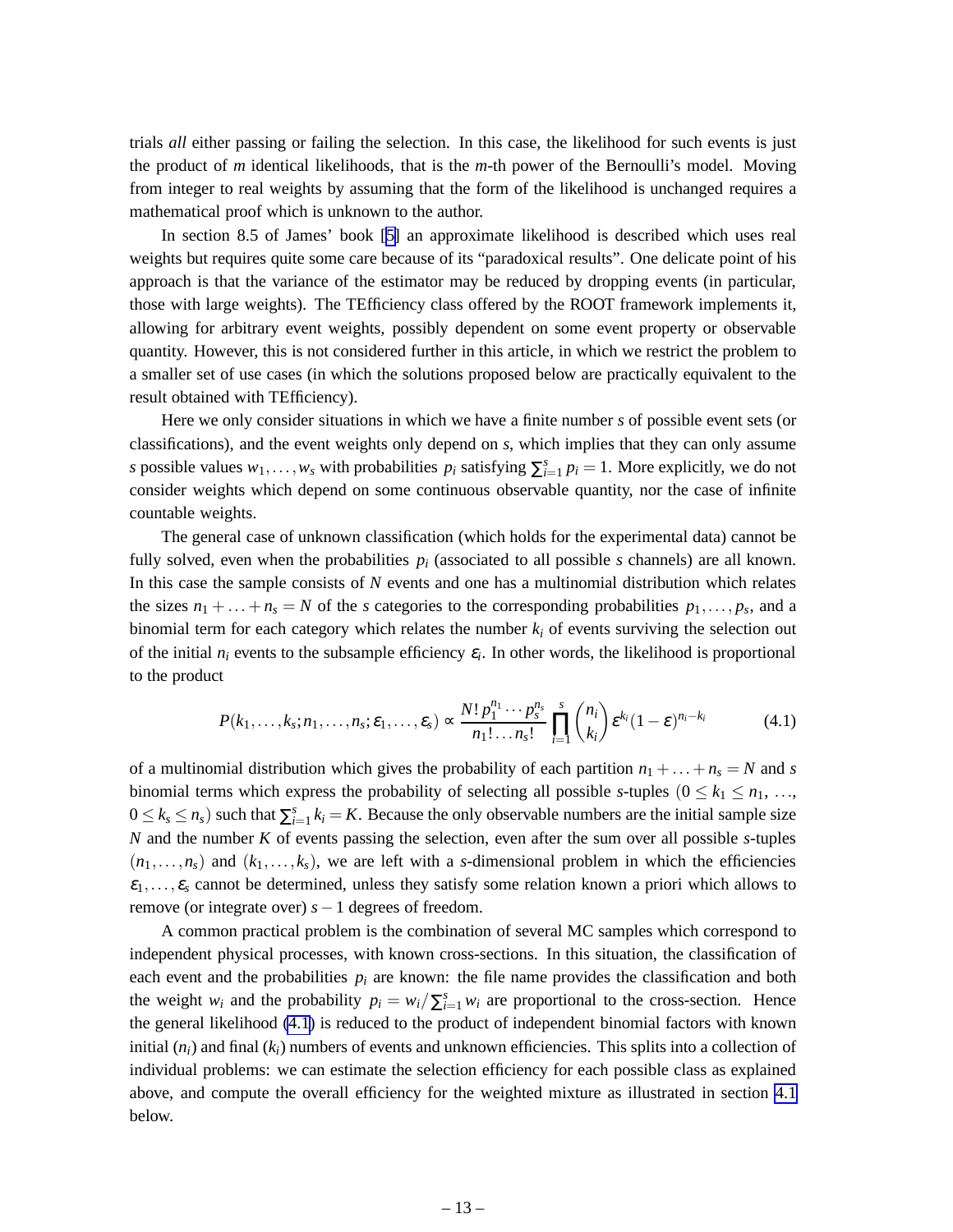<span id="page-14-0"></span>In the particular case of MC@NLO we have *s* = 2 categories to which any event can be associated thanks to the weights  $w_1 \equiv w_+ = +1$  and  $w_2 \equiv w_- = -1$  assigned by the generator. From the user perspective the corresponding probabilities  $p_{\pm}$  are unknown, although they can be estimated by looking at the ratio between the number  $n_{\pm}$  of events in each category and the total number  $n_{+} + n_{-}$  of generated events. Anyway, we are not interested into the values of  $p_{\pm}$  themselves hence we can integrate ([4.1\)](#page-13-0) over them. This way, the marginal model has a likelihood function which only depends on the single-sample efficiencies  $\varepsilon_{+}$  and this becomes a particular case of the problem mentioned above (more details on section [4.2](#page-15-0) below).

#### **4.1 Overall efficiency for mixed samples**

A frequently encountered problem in HEP occurs when simulating concurrent processes with different cross sections. Interesting observables like the transverse momentum of electrons or jets may have distributions which decrease so rapidly that producing fully simulated samples with enough events in the whole interesting range (especially in the tail) is impractical, unless one splits the generator-level input into different samples with roughly the same size but different ranges (for example starting from a  $p<sub>T</sub>$  value which doubles in each sample). In order to obtain a smooth distribution, such samples need to be mixed with weights which are proportional to their relative cross-sections.

Let us consider a finite number *s* of independently generated samples with sizes  $N_i$ ,  $i = 1, \ldots, s$ whose weights  $w_i > 0$  are perfectly known. Before the selection, the effective sample size is

$$
N=\sum_i w_i N_i
$$

where  $N_i$  is the (known) initial size of the *i*-th sample.

Let  $K_i$  be the known sample size after the selection and  $\varepsilon_i$  be the unknown selection efficiency for the *i*-th sample. Then, the effective sample size after the selection is

$$
K = \sum_{i} w_i K_i = \sum_{i} w_i N_i \varepsilon_i
$$

and we are interested into the overall selection efficiency for the mixed sample.

Because all samples are independent, one can estimate the efficiency  $\varepsilon_i$  and its variance  $v_i$ for each sample separately, as explained in the previous sections. Next, the variance of *K* can be computed with the usual algebra of variances:

$$
V(K) = \sum_{i} w_i^2 V(K_i) = \sum_{i} (w_i N_i)^2 v_i.
$$
 (4.2)

When considering the mixed sample, one can estimate the unknown true efficiency by taking the ratio *E* between *K* and *N*:

$$
E = \frac{K}{N} = \frac{\sum_{i} W_{i} \varepsilon_{i}}{\sum_{i} W_{i}}
$$
(4.3)

which is a linear combination of the single-sample efficiencies  $\varepsilon_i$  with weights  $W_i = w_i N_i$ . Its variance is

$$
V = \left(\sum_{i} W_i^2 v_i\right) / \left(\sum_{i} W_i\right)^2.
$$
 (4.4)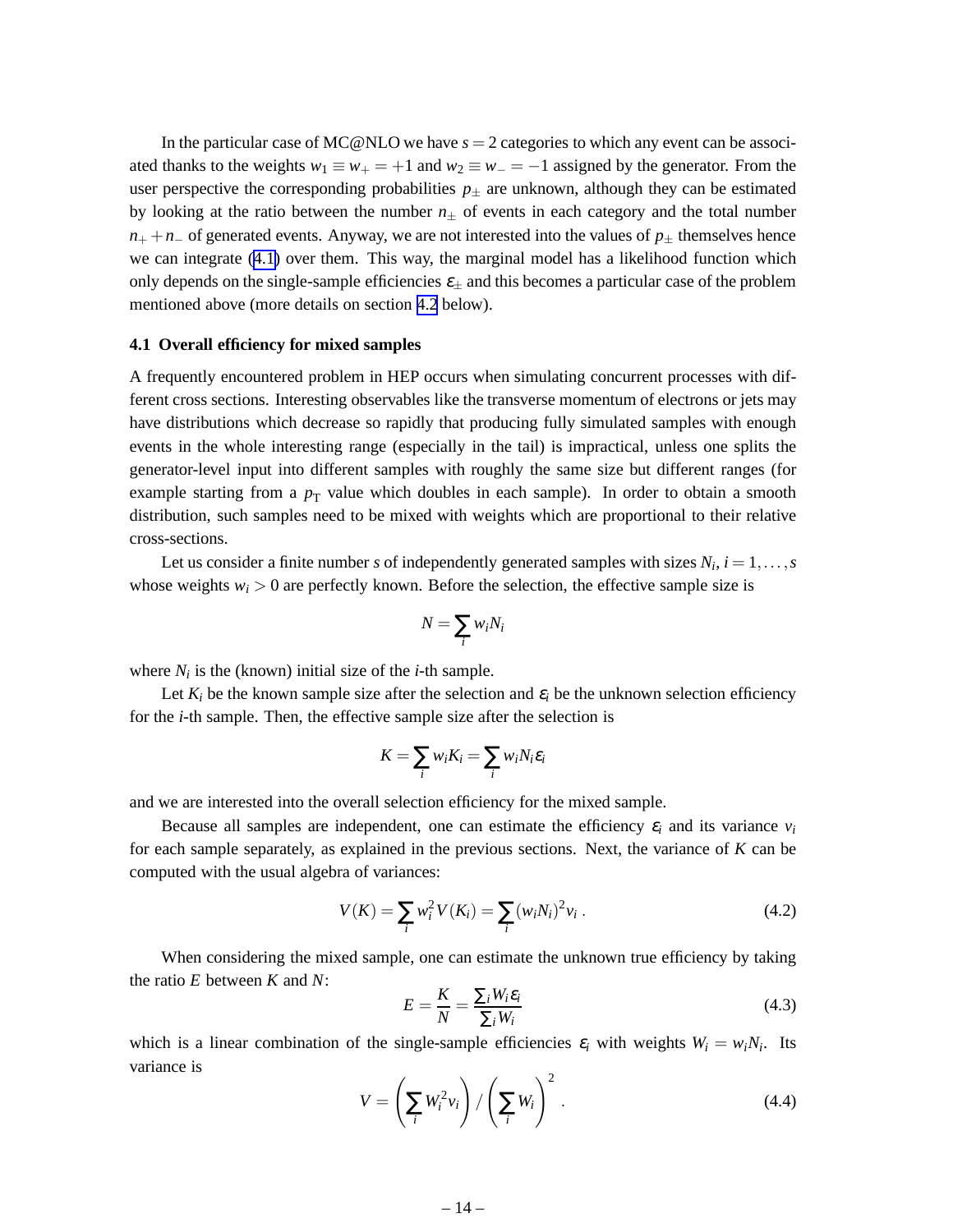<span id="page-15-0"></span>

**Figure 4.** The overall efficiency for a selection carried on with a mixture of two samples with weights 70% and 30% and single-sample (true) efficiencies of 70% (18 selected out of 26 events) and 30% (3 selected out of 10 events) is estimated by performing 10000 repeated pseudo-experiments. The differences between the best fit and the approximate Beta density is not noticeable from the plot.

Instead of reporting  $E \pm \sqrt{V}$ , which would cause troubles if *E* is too near zero or one, we may find the approximate asymmetric uncertainty band around the estimate *E* by reporting the boundaries of a 68.3% credible region computed with the approximate Beta posterior for *E* given by the method of moments, with inputs *E* and *V*. Figure 4 shows that finding the approximate Beta posterior with the method of moments gives very good results even when the input single-sample efficiencies are significantly different. The overall efficiency has been estimated by performing 10000 repeated pseudo-experiments, and its distribution appears to be practically identical to the Beta density found with the method of moments. In this example, two small  $(N_1 = 26$  and  $N_2 = 10$ events) samples from populations with known weights ( $w_1 = 0.7$  and  $w_2 = 0.3$ ) and efficiencies  $(\varepsilon_1 = 0.3$  and  $\varepsilon_2 = 0.7$ ) have been mixed. The events passing the selection  $(K_1 = 18$  and  $K_2 = 3)$ have been used to estimate the single-sample efficiencies, whose reference posterior densities are shown in the plot with a dashed red line and continuous blue line, respectively. The distribution obtained with the pseudo-experiments is best fitted by a Beta density with parameters (25.64,18.97) and the approximate method gives a Beta posterior with parameters (25.44,18.80), which is a very good approximation (the two curves overlap within their line width).

## **4.2 Events with positive or negative unit weights**

In high-energy physics simulations, it might happen to work with simulated samples generated by MC@NLO [\[16](#page-21-0)], which assigns positive and negative (unit) events weights. Each individual event is independently simulated, and knows nothing about its weight. Hence we have two categories  $(s = 2)$  with weights  $w_1 = +1$  and  $w_2 = -1$ , initial sample sizes  $N_1 = n_+, N_2 = n_-,$  and  $K_1 =$  $k_+$ ,  $K_2 = k_$  entries after the selection.

For each sample, the efficiencies  $\varepsilon_+$  and  $\varepsilon_-$  can be computed individually and inserted into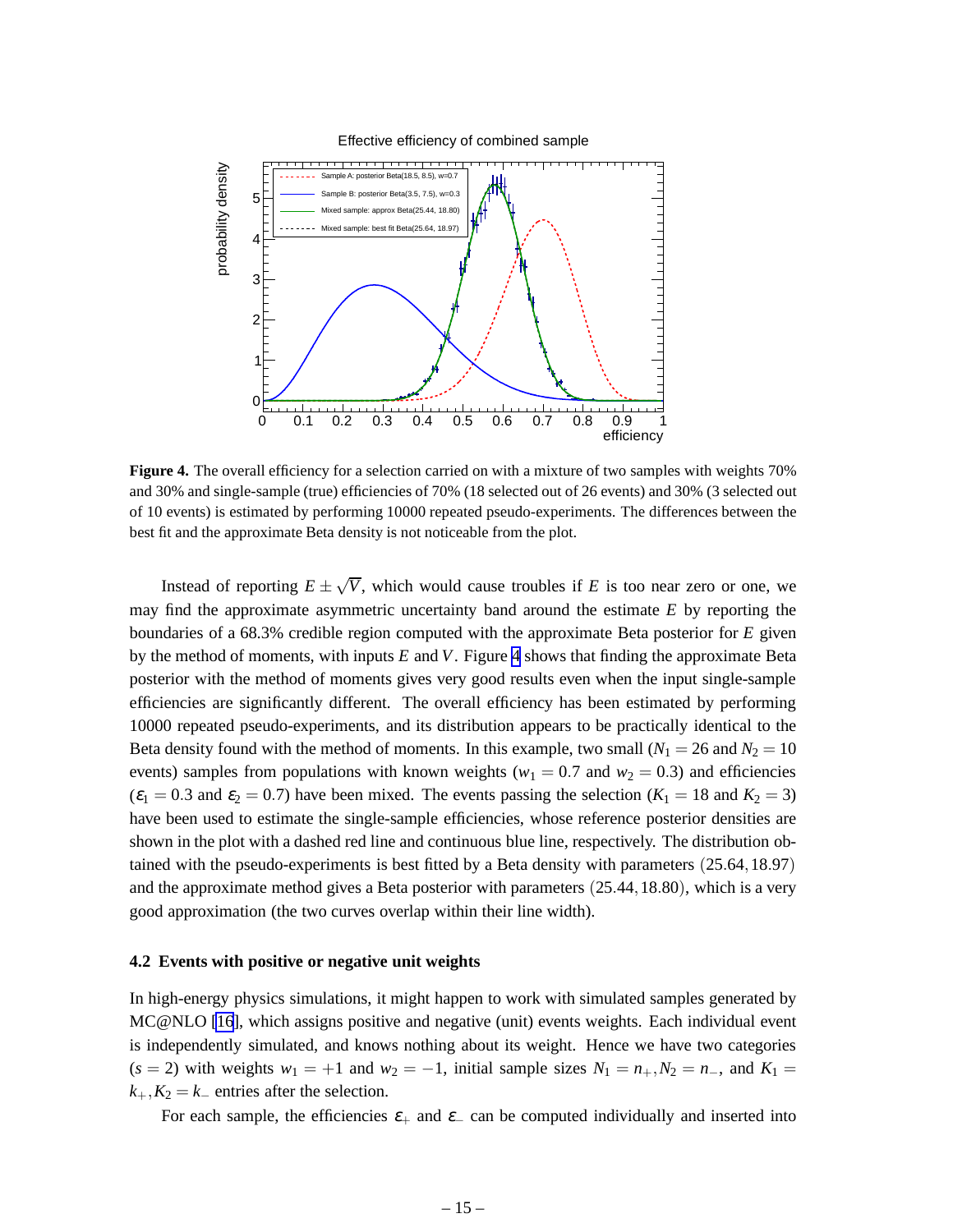equations ([4.3](#page-14-0)) and ([4.4](#page-14-0)) above to obtain the overall efficiency estimate

$$
E = \frac{\varepsilon_{+} n_{+} - \varepsilon_{-} n_{-}}{n_{+} - n_{-}} \tag{4.5}
$$

with variance

$$
V = \frac{n_+^2 V(\varepsilon_+) + n_-^2 V(\varepsilon_-)}{(n_+ - n_-)^2}
$$
(4.6)

where  $V(\varepsilon_+)$  and  $V(\varepsilon_-)$  are the single-sample variances.

We note that equation (4.5) coincides with the recommendation by the MC@NLO authors when estimating the single-sample efficiency with the success frequency  $f_{\pm} = k_{\pm}/n_{\pm}$ . In Ref. [\[16](#page-21-0)] they say that the efficiency should be estimated as  $f = (k_{+} - k_{-})/(n_{+} - n_{-})$  when  $k_{+} \ge k_{-}$  or zero otherwise<sup>7</sup>. This ration can be rewritten in a form  $(f_+n_+ - f_-n_-)/(n_+ - n_-)$  which gives equation (4.5) with the replacement  $f \rightarrow \varepsilon$ . They also suggest to use the usual "propagation of errors" to estimate its variance whenever the numbers are high enough that the Gaussian approximation holds, or to run many MC samples through the cuts and look at the dispersion in the result if the data sample is too small. We have obtained equation (4.6) with the usual algebra of variances, and in the previous section we have seen that it can be used with the method of moments to find an approximate uncertainty band which is very close to the result obtained with pseudoesperiments (and does not require the Gaussian approximation to hold). It is sufficient to use equations ([3.4](#page-6-0)) and ([3.5](#page-6-0)) to find the approximated posterior Beta density, which can be used to plot the 68.3% intervals<sup>8</sup>.

A fully Bayesian treatment of the difference between two independent random variables, each one following a Beta distribution, was performed by Pham-Gia, Turkkan & Eng [[17\]](#page-21-0), who found an analytical solution. There are few subtleties about their "beta-difference" distribution , which make it quite complicate to be used in the problem considered here:

- here we have a weighted difference  $e_{+} e_{-}$  where  $e_{+} = n_{+} \varepsilon_{+}/(n_{+} n_{-})$  can be considered "scaled" efficiencies;
- the general difference between two Beta-distributed variables has domain in  $[-1, +1]$  whereas here we require it to be restricted to  $[0,1]$  to have a physically meaningful quantity. This means that the beta-difference distribution has to be truncated at zero and renormalized, which requires a numerical treatment;
- a uniform prior is used (wrongly proposed as non-informative) to compute the beta-difference distribution, rather than a reference prior. This is not going to make a dramatic change, as shown in section [3.2](#page-6-0) above, unless the sample size is very small.

Given the complexity of their formula and the necessity of accounting for the these complications, its seems much easier to proceed in the approximate method explained above, which is good (or at least acceptable) in most (practically all) common problems.

<sup>&</sup>lt;sup>7</sup>It is assumed that  $n_+ > n_-$  always, because this is a necessary condition for the MC@NLO output to be physical. However, this might be not true in the tail of a distribution. Rebinning might be necessary to ensure that this fundamental requirement is satisfied. Otherwise, the only solution is to generate many more events.

<sup>&</sup>lt;sup>8</sup>The TEfficiency class provided by ROOT now allows to plot 68.3% intervals from any Beta density.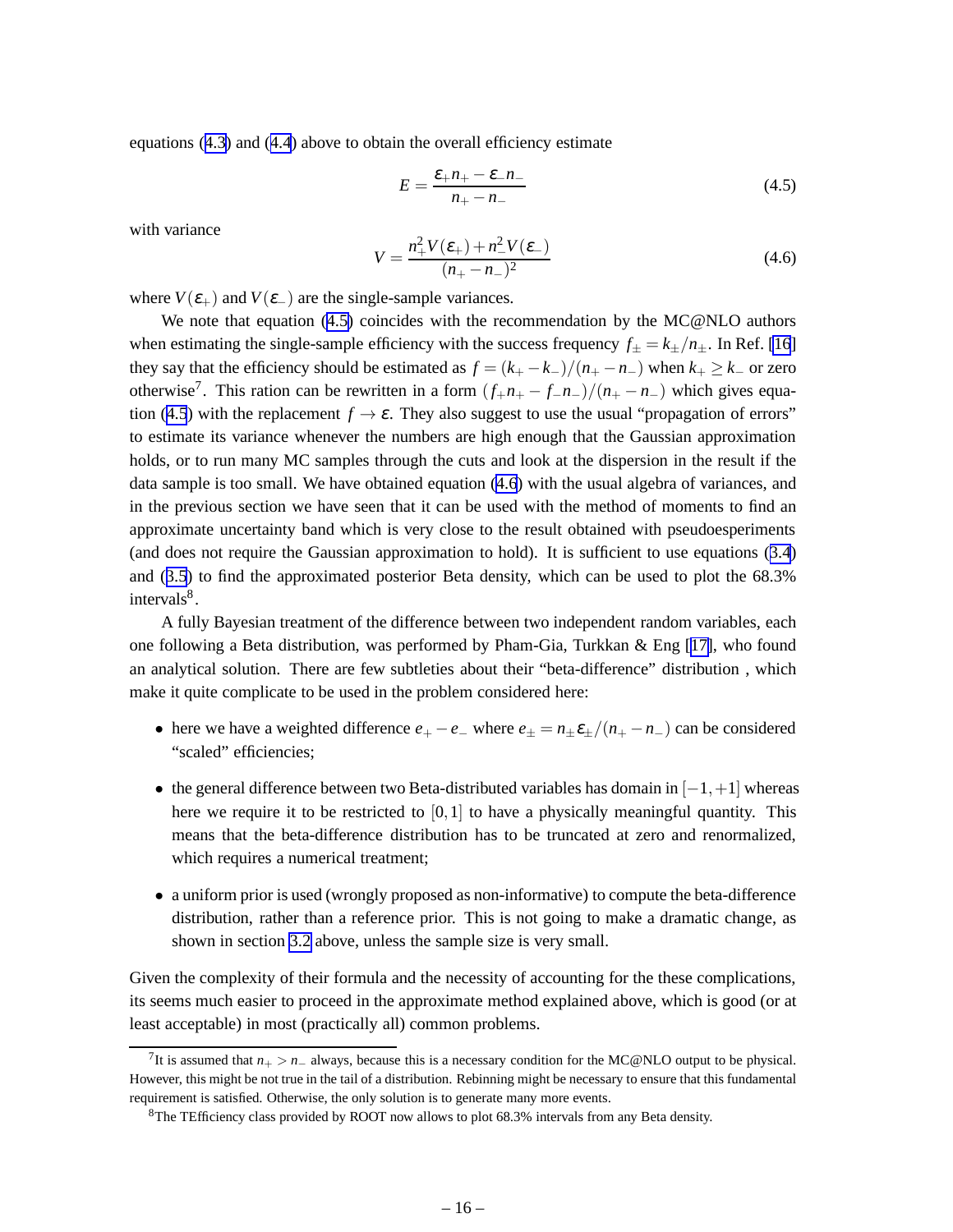#### <span id="page-17-0"></span>**4.3 What to do if the samples are not independent?**

The case in which the initial dataset does not represent a statistically independent sample is expecially important in trigger efficiency measurements, when there is no other trigger selection which is statistically uncorrelated with respect to the signature *A* under study. Ideally, one would like to select the initial sample with a random trigger and then count how many events also survive the trigger *A*. However, for most interesting triggers a randomly collected sample contains practically no event which may satisfy them, making such random sampling useless. For this reason, some other trigger *B* is used to select the initial sample, which is somewhat correlated with *A* (for example, *B* could be a trigger of the same type but looser than *A*). This correlation, which is necessary to select the initial sample such that there is some fraction of events passing *A*, must be accounted for explicitly when computing the efficiency of *A*.

The trigger efficiency  $\varepsilon_A$  is the conditional probability that a single event, given all other conditions (collider settings, detector status and defects, calibration parameters, offline event selection, observables  $\vec{x}$ ), is not rejected by A. In particular, it is fundamental to notice that different studies perform different offline event selections, such that the same trigger may have different efficiencies for each of them. Here we assume that the offline event selection is fixed, and we are interested into estimating the trigger efficiency  $\varepsilon_A = P(A|\vec{x}, \text{off. sel.},...) \equiv P(A)$  omitting all fixed conditions for brevity. The starting point is the sample of events which have been preselected by trigger *B* and the same offline selection (with all other conditions fixed).

In order to find the desired efficiency  $P(A)$ , we make use of the relation defining the conditional probability,  $P(A \cdot B) = P(A|B)P(B) = P(B|A)P(A)$ , obtaining

$$
P(A) = P(A|B) [P(B)/P(B|A)],
$$
\n(4.7)

where  $P(A|B)$ , the conditional trigger efficiency of A for events which already passed B, can be estimated by taking the ratio between the final and initial (i.e. after *B*) sample sizes, as explained in the previous sections.

The fraction in square brackets cannot be determined with real data alone. Even when the trigger efficiency  $P(B)$  is measured from real data, the conditional probability that the events pass *B* given that *A* is satisfied cannot clearly be estimated from real data. Simulated events are necessary to estimate  $P(B|A)$  or the whole ratio  $P(B)/P(B|A)$ , in order to obtain an estimate of the desired trigger efficiency *P*(*A*).

Usually, the auxiliary trigger *B* is chosen in such a way that one can safely assume  $P(B|A) = 1$ with negligible uncertainty, by virtue of what is found with simulated samples. If this is the case, then the impact of the MC events is minimal: one additional measurement (performed with an independent sample) is required to find the trigger efficiency  $P(B)$  of *B* alone, together with the estimation of  $P(A|B)$  with the sample preselected by *B*, in order to find  $\varepsilon_A$  from equation (4.7). It is recommended to always check that the uncertainty on  $P(B|A) = 1$  is negligible with respect to the uncertainty associated to  $P(A|B)$ . If this is not the case, one can create an approximate model  $P(B|A)$  with a monotonically increasing Beta density which peaks at one, and use the Bayes' theorem to find the overall probability distribution for the parameter <sup>ε</sup>*<sup>A</sup>* of interest. Finding an approximate Beta density also works when  $P(B|A)$  is not 100%, when the impact of the prior information coming from simulated samples is larger.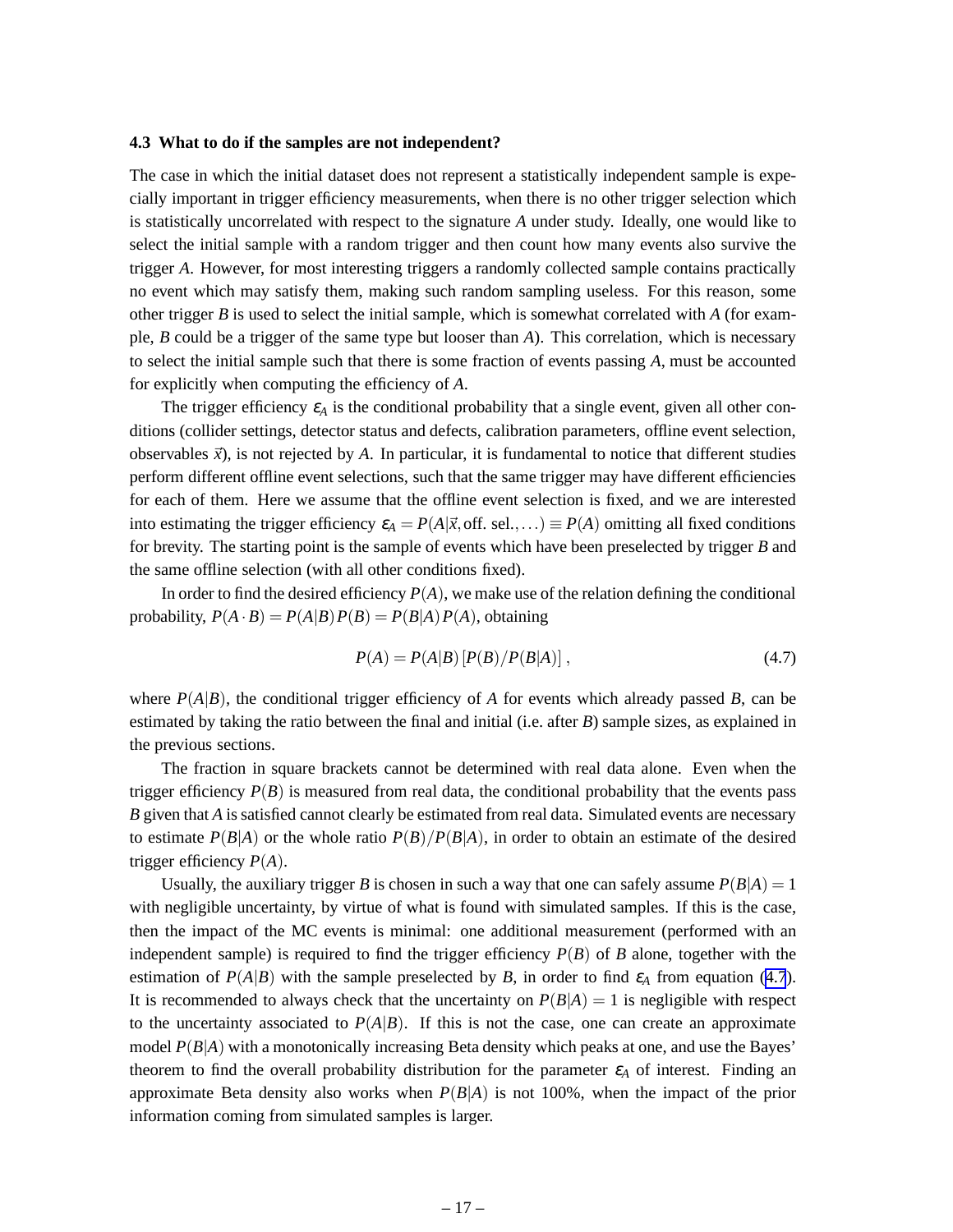## <span id="page-18-0"></span>**5. Summary**

Estimating the selection efficiency is a fundamental task in most data analyses, based on simulated and/or real data. The measured success frequency provides the best estimate of the true efficiency in the frequentist approach (being the MLE) and coincides with the posterior mode obtained in the Bayesian treatment with the widely used uniform prior. However, such prior cannot be considered non-informative. Instead, if we are completely uncertain about the efficiency before making the experiment, or we aim at reporting "objective" Bayesian results, the use of the reference prior (which is the same as the Jeffreys' prior in the binomial model) is recommended, together with the intrinsic estimators which have been reviewed in section [3.3.](#page-8-0)

Within the Bayesian approach, if some prior knowledge is available, for mathematical simplicity it is recommended to encode it into a function belonging to the family of Beta distributions, whose parameters can be determined with the method of moments if the exact function is not known. This ensures that the posterior also belongs to the same family, so that the math is simplified because all properties summarized in appendix [A.2](#page-19-0) are immediately available. An important example of the use of informative priors is the combination of independent samples, which is also used for including prior knowledge coming from simulations to model systematic effects.

The knowledge of the uncertainty about the efficiency is needed when scaling observed quantities to estimate their original values (e.g. the true rate). In this case, the easiest approach is to use the mean and variance of the posterior density in the computation, whenever the use of the full posterior is not practical. The usual variance algebra holds, with the caveat that the square root of the final variance might not be good to define a symmetric credible interval, because of the inherent asymmetry of the posterior in the general case. Though in many applications the posterior will be significantly peaked around the true value, so that the binomial (symmetric) approximation holds, care needs to be taken when handling very low or very high efficiencies, and when the number of events is relatively small, because such approximation behaves very poorly in such cases.

Several options for the confidence intervals are reviewed in [[3](#page-21-0)], where it is emphasized that only the Clopper-Pearson *q*-confidence intervals never undercover. At the same time, they are considered too wide by many professional statisticians, who have proposed a number of recipes for defining confidence intervals with the desired average coverage but may undercover sometimes. Among the approximated confidence intervals, one may also select the Bayesian posterior *q*-credible intervals, which are numerically very similar to widely used frequentist approximations but have the advantage of a clear and unanbiguous interpretation in terms of the probability that the true unknown value is actually contained by them (which is not true for confidence intervals).

When plotting the result of an efficiency measurement, the observed frequency should be accompanied by asymmetric error bars. The TEfficiency class of the ROOT framework allows the user to choose among a number of options, including Clopper&Pearson confidence intervals, few frequentist approximated confidence intervals, and Bayesian credible intervals with different priors. If the coverage is considered an important aspect, then one should choose the Clopper&Pearson intervals. Otherwise, one may plot the Bayesian credible intervals obtained with the reference prior, which are also classical confidence intervals very similar to the Wilson approximation, achieving the desired coverage on the average (but not always). When the full probability model is not known and only mean and variance are available, acceptable intervals may be obtained (using TEfficiency)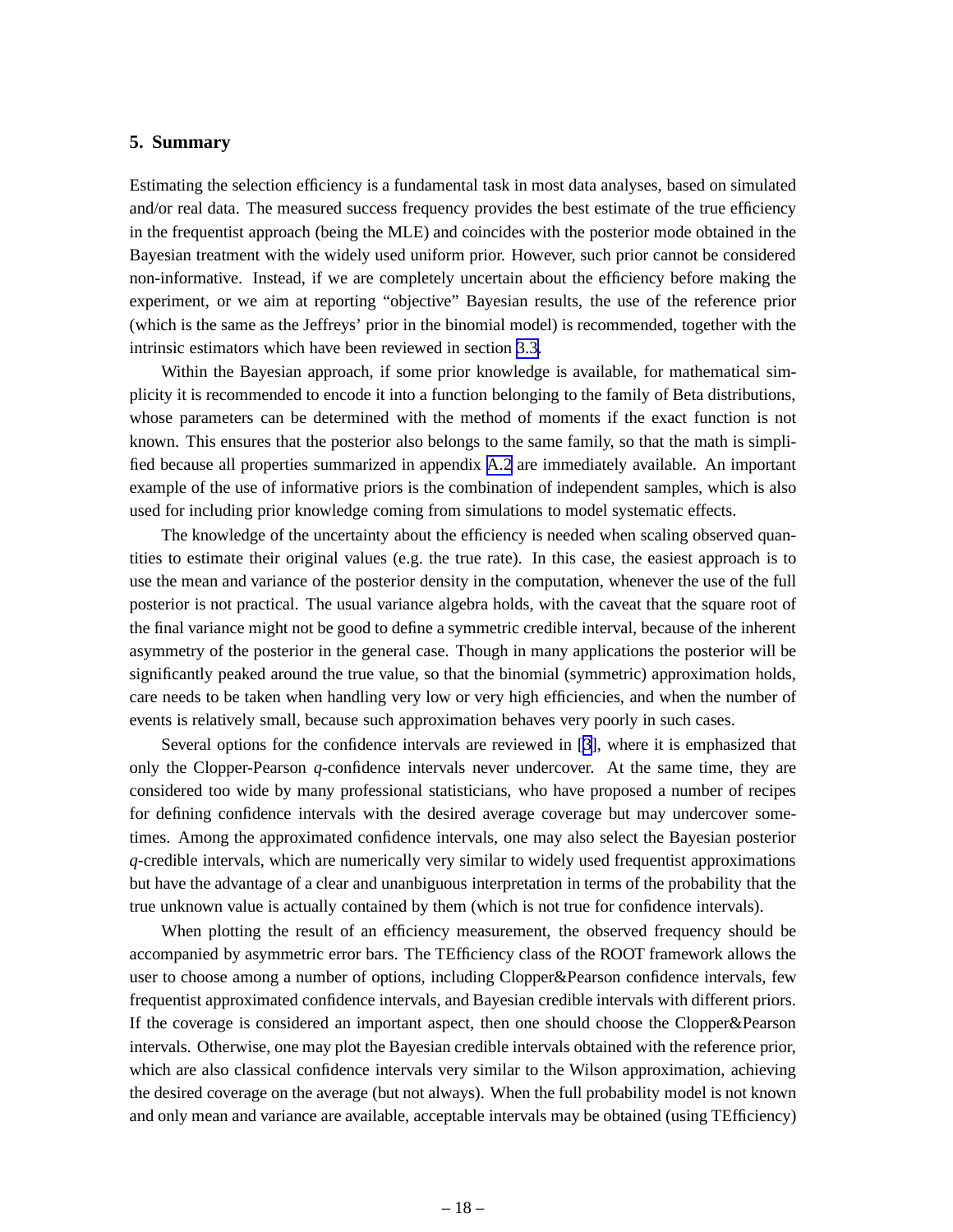<span id="page-19-0"></span>from the approximate Beta density with the same mean and variance, for illustration purposes.

Finally, special care must be used when handling samples that do not have unit weights or are not independent. Few recipes to deal with the most common use cases in particle physics have been sketched in section [4](#page-12-0), including the case of weighted mixtures of MC samples with different cross sections. Approximate asymmetric uncertainty bands can be obtained in a simple way by finding the approximate Beta posterior with the method of moments. Finally, the measurement of the trigger efficiency starting from a sample which has been preselected by requiring another trigger which is not statistically independent is addressed, emphasizing the importance of a correct modeling of the relation between the two selections.

## **Acknowledgments**

The author wishes to thank Lorenzo Moneta, who implemented in ROOT (starting from v5.28) the TEfficiency class which allows to apply all methods discussed in this paper.

# **A. Useful relations**

This appendix summarizes mathematical definitions and properties that are useful when dealing with binomial processes. They can be found in standard books like [\[18](#page-21-0), [2\]](#page-21-0).

## **A.1 Gamma function**

The *Gamma function* is defined on the complex plane ( $z \in \mathbb{C}$ ):

$$
\Gamma(z) = \int_0^\infty t^{z-1} e^{-t} dt
$$
\n(A.1)

with  $\Gamma(z+1) = z\Gamma(z)$ . For integer values,  $\Gamma(n) = (n-1)!$ .

## **A.2 Beta distribution**

The Euler *Beta function* is a symmetric function of  $a, b \in \mathbb{R}$ :

$$
B(a,b) \equiv \int_0^1 t^{a-1} (1-t)^{b-1} dt = \frac{\Gamma(a)\Gamma(b)}{\Gamma(a+b)} = B(b,a)
$$
 (A.2)

and the *incomplete Beta function* is

$$
B_x(a,b) = \int_0^x t^{a-1} (1-t)^{b-1} dt.
$$
 (A.3)

with  $x \in [0,1]$ .

For  $x \in [0,1]$ , the *Beta distribution* has probability density function

$$
f(x;a,b) = \frac{1}{B(a,b)} x^{a-1} (1-x)^{b-1} \equiv \text{Be}(x;a,b)
$$
 (A.4)

and cumulative distribution function

$$
F(x;a,b) = \int_0^x f(t;a,b) dt = \frac{B_x(a,b)}{B(a,b)} \equiv I_x(a,b)
$$
 (A.5)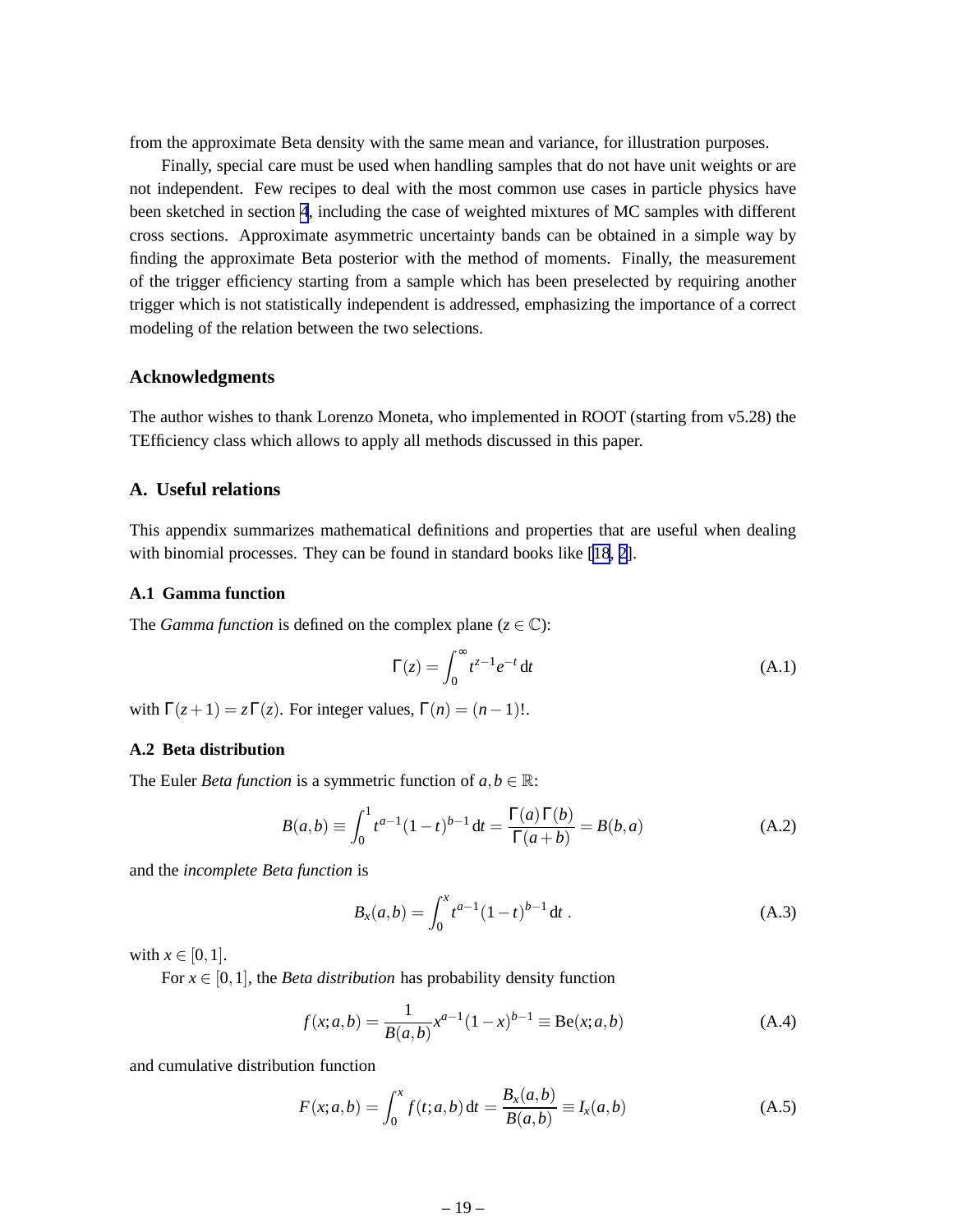<span id="page-20-0"></span>where  $I_x(a,b) = 1 - I_{1-x}(a,b)$  is the *regularized incomplete Beta function*. The mean *E*, mode *m* (defined only for  $a > 1, b > 1$ ), variance *V* and skewness  $\gamma_1$  of the Beta density ([A.4](#page-19-0)) are

$$
E(x;a,b) = \frac{a}{a+b} \tag{A.6}
$$

$$
m(x;a,b) = \frac{a-1}{a+b-2}
$$
 (A.7)

$$
V(x;a,b) = \frac{ab}{(a+b)^2(a+b+1)}
$$
 (A.8)

$$
\gamma_1(x;a,b) = \frac{2(b-a)\sqrt{a+b+1}}{(a+b+2)\sqrt{ab}}
$$
\n(A.9)

When a single parameter is equal to one the density is monotonically decreasing or increasing with a unique maximum at  $x = 0$  or  $x = 1$ ; when  $a = b = 1$  one has the uniform distribution.

Finally, the characteristic function is

$$
\phi(t) = \int_0^1 \text{Be}(x; a, b) \exp(-2\pi ixt) \, dx = {}_1F_1(a; a+b; it)
$$
\n(A.10)

where  $_1F_1(a;b;c)$  is the confluent hypergeometric function of the first kind.

## **A. Computing intrinsic credible intervals**

Although it is quite easy to find numerical libraries which minimize a function, finding posterior *q*credible intervals which achieve the minimal expected posterior loss is not as simple. The intervals shown in this paper have been computed with a simple numerical treatment which, although not being the best possible approach, is good enough to provide results which can approximate the true intervals with arbitrary precision. The algorithm explained below has been implemented in C++ and executed from within the ROOT framework, which offers the user all necessary utilities to perform function minimization and compute all special functions which are needed in the statistical analysis.

The simplest approach is to start by computing the values achieved by the Beta density which represents our posterior over a grid which splits the support  $[0,1]$  in equal steps. Because we wanted to report values with 3 decimal places, this interval has been subdivided into 2000 steps. A loop is performed over all points and the values of the Beta density and its cumulative distribution function are saved into separate arrays, together with the values of the loss function. In addition, the position of the minimum of the loss function is saved.

The second step is to find all intervals which cover a total area of *q*. The search is performed looping over all elements of the arrays: a cycle is performed from the first element to the one which corresponds to the minimum of the loss function, and a second nested cycle is performed from the minimum position to the right edge of the support. All pairs of indices for which the difference in the cumulative distribution function equals *q* within a predefined tolerance (10−<sup>3</sup> in our case) are saved into an STL set.

The last step is to loop over all pairs of indices. For each pair, the sum of the values which the loss function assumes for all intermediate indices is performed. The pair with the lowest sum is the desired interval.